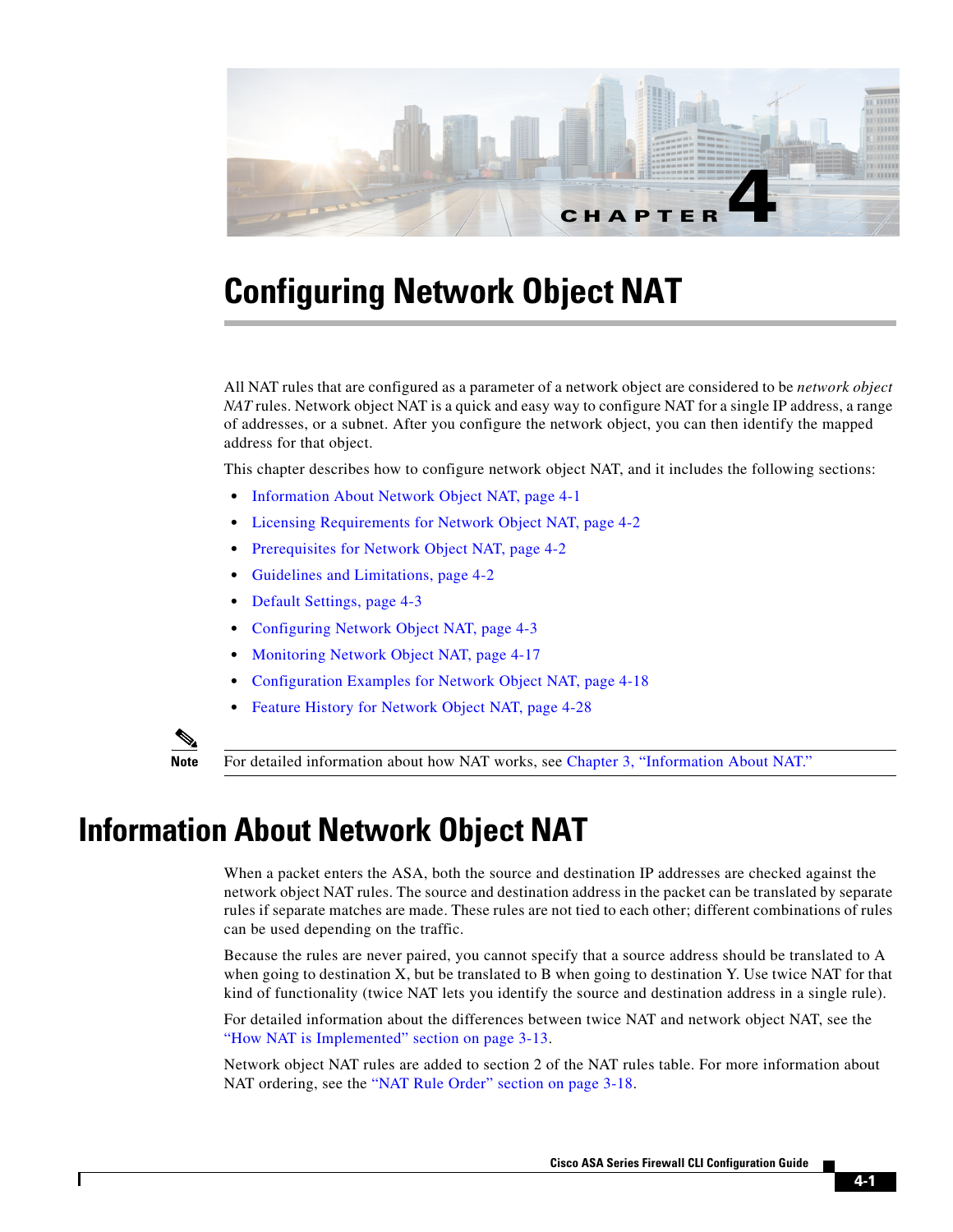Ι

# <span id="page-1-0"></span>**Licensing Requirements for Network Object NAT**

The following table shows the licensing requirements for this feature:

| <b>Model</b> | License Requirement |
|--------------|---------------------|
| All models   | 'Base License.      |

# <span id="page-1-1"></span>**Prerequisites for Network Object NAT**

Depending on the configuration, you can configure the mapped address inline if desired or you can create a separate network object or network object group for the mapped address (the **object network** or **object-group network** command). Network object groups are particularly useful for creating a mapped address pool with discontinous IP address ranges or multiple hosts or subnets. To create a network object or group, see the "Configuring Network Objects and Groups" section on page 15-2 in the general operations configuration guide.

For specific guidelines for objects and groups, see the configuration section for the NAT type you want to configure. See also the ["Guidelines and Limitations"](#page-1-2) section.

# <span id="page-1-2"></span>**Guidelines and Limitations**

#### **Context Mode Guidelines**

Supported in single and multiple context mode.

#### **Firewall Mode Guidelines**

- **•** Supported in routed and transparent firewall mode.
- **•** In transparent mode, you must specify the real and mapped interfaces; you cannot use **any**.
- **•** In transparent mode, you cannot configure interface PAT, because the transparent mode interfaces do not have IP addresses. You also cannot use the management IP address as a mapped address.
- In transparent mode, translating between IPv4 and IPv6 networks is not supported. Translating between two IPv6 networks, or between two IPv4 networks is supported.

#### **IPv6 Guidelines**

- **•** Supports IPv6. See also the "NAT and IPv6" section on page 3-13.
- **•** For routed mode, you can also translate between IPv4 and IPv6.
- For transparent mode, translating between IPv4 and IPv6 networks is not supported. Translating between two IPv6 networks, or between two IPv4 networks is supported.
- **•** For transparent mode, a PAT pool is not supported for IPv6.
- **•** For static NAT, you can specify an IPv6 subnet up to /64. Larger subnets are not supported.
- **•** When using FTP with NAT46, when an IPv4 FTP client connects to an IPv6 FTP server, the client must use either the extended passive mode (EPSV) or extended port mode (EPRT); PASV and PORT commands are not supported with IPv6.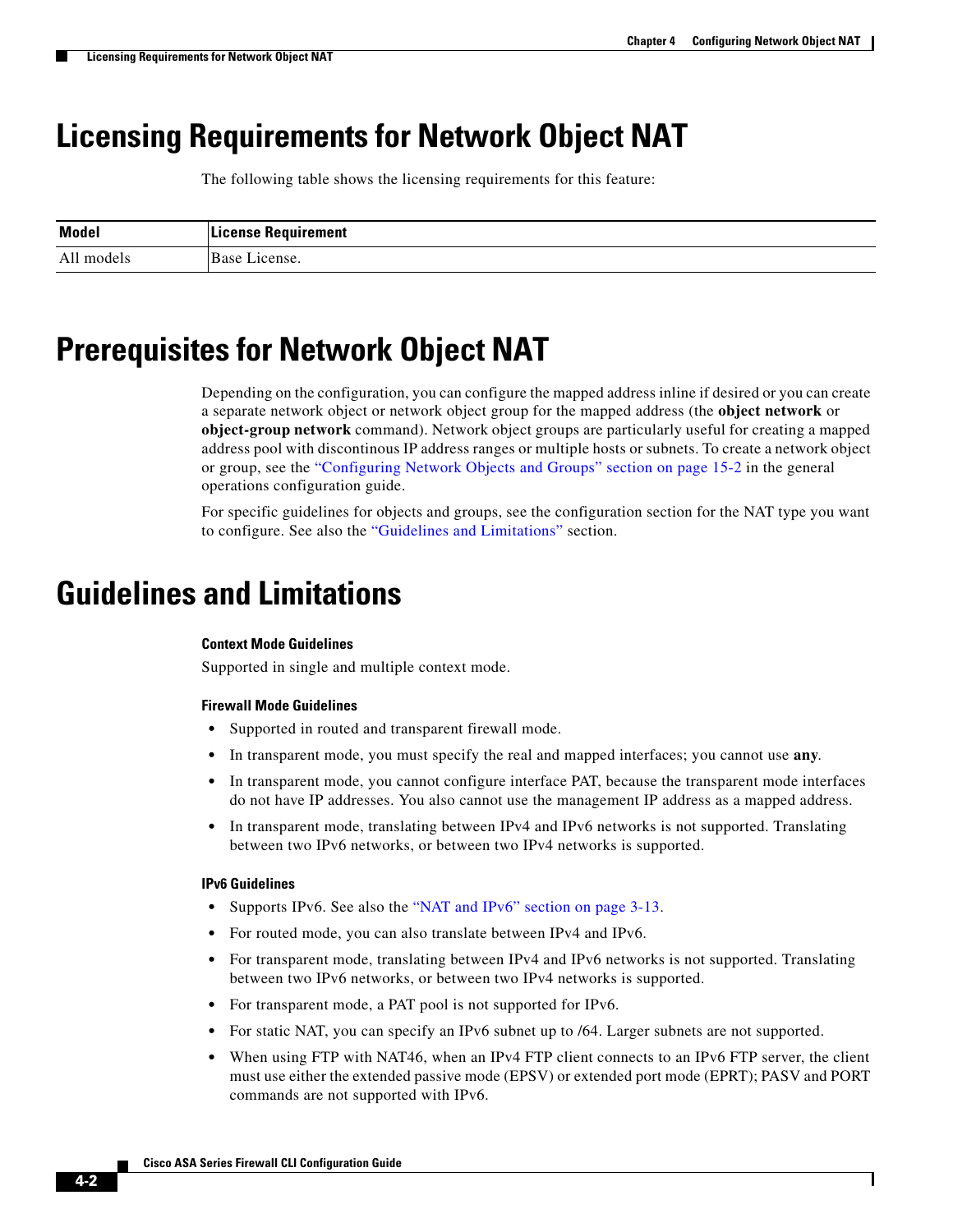#### <span id="page-2-2"></span>**Additional Guidelines**

- You can only define a single NAT rule for a given object; if you want to configure multiple NAT rules for an object, you need to create multiple objects with different names that specify the same IP address, for example, **object network obj-10.10.10.1-01**, **object network obj-10.10.10.1-02**, and so on.
- **•** If you change the NAT configuration, and you do not want to wait for existing translations to time out before the new NAT configuration is used, you can clear the translation table using the **clear xlate** command. However, clearing the translation table disconnects all current connections that use translations.



- **Note** If you remove a dynamic NAT or PAT rule, and then add a new rule with mapped addresses that overlap the addresses in the removed rule, then the new rule will not be used until all connections associated with the removed rule time out or are cleared using the **clear xlate**  command. This safeguard ensures that the same address is not assigned to multiple hosts.
- **•** Objects and object groups used in NAT cannot be undefined; they must include IP addresses.
- **•** You cannot use an object group with both IPv4 and IPv6 addresses; the object group must include only one type of address.
- **•** You can use the same mapped object or group in multiple NAT rules.
- **•** The mapped IP address pool cannot include:
	- **–** The mapped interface IP address. If you specify **any** interface for the rule, then all interface IP addresses are disallowed. For interface PAT (routed mode only), use the **interface** keyword instead of the IP address.
	- **–** (Transparent mode) The management IP address.
	- **–** (Dynamic NAT) The standby interface IP address when VPN is enabled.
	- **–** Existing VPN pool addresses.
- **•** For application inspection limitations with NAT or PAT, see the "Default Settings" section on page 8-4 in Chapter 8, "Getting Started with Application Layer Protocol Inspection."

# <span id="page-2-0"></span>**Default Settings**

- (Routed mode) The default real and mapped interface is Any, which applies the rule to all interfaces.
- **•** The default behavior for identity NAT has proxy ARP enabled, matching other static NAT rules. You can disable proxy ARP if desired. See the "Routing NAT Packets" section on page 3-19 for more information.
- **•** If you specify an optional interface, then the ASA uses the NAT configuration to determine the egress interface, but you have the option to always use a route lookup instead. See the "Routing NAT Packets" section on page 3-19 for more information.

# <span id="page-2-1"></span>**Configuring Network Object NAT**

This section describes how to configure network object NAT and includes the following topics:

**•** [Adding Network Objects for Mapped Addresses, page 4-4](#page-3-0)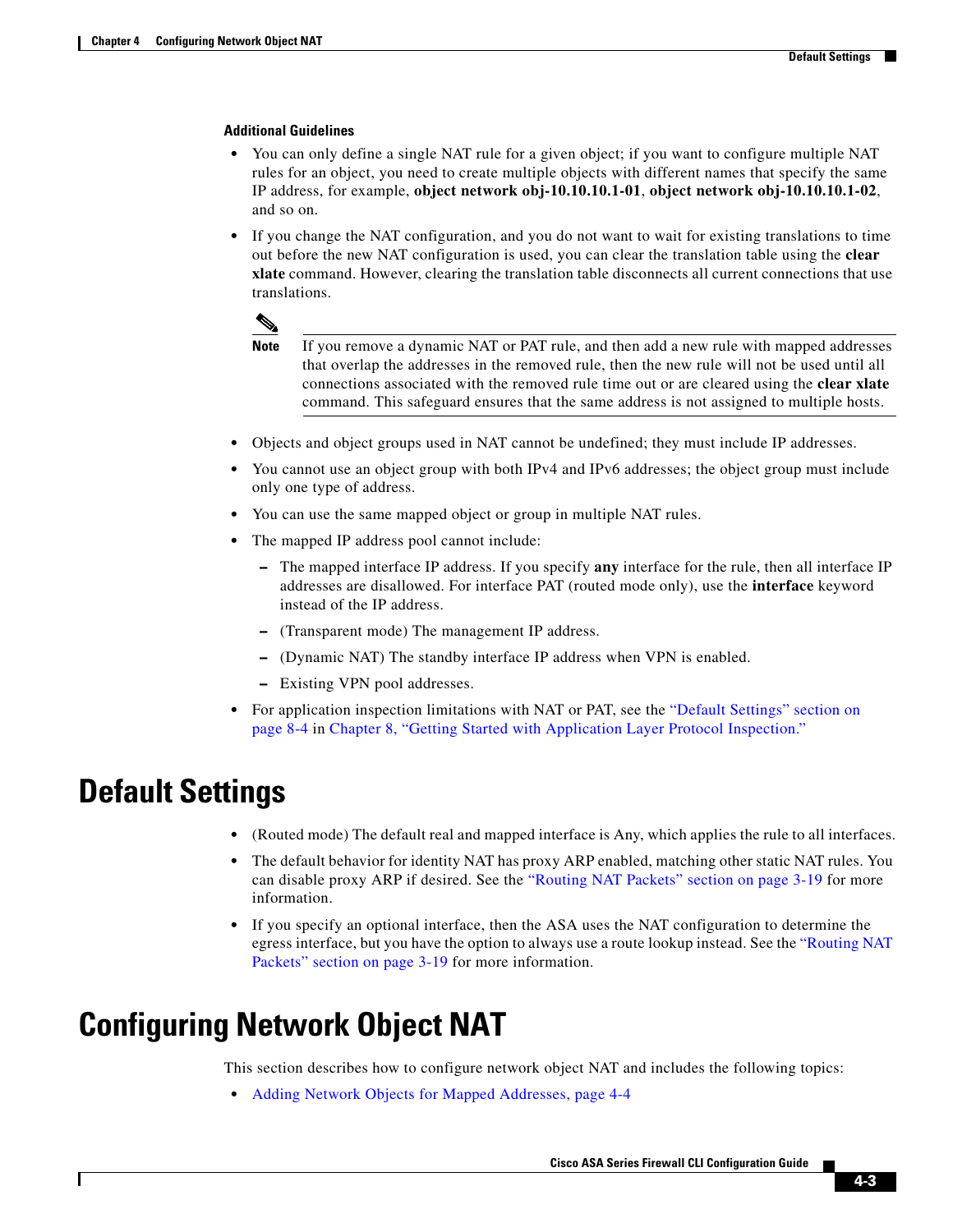Ι

- [Configuring Dynamic NAT, page 4-5](#page-4-0)
- **•** [Configuring Dynamic PAT \(Hide\), page 4-7](#page-6-0)
- **•** [Configuring Static NAT or Static NAT-with-Port-Translation, page 4-11](#page-10-0)
- **•** [Configuring Identity NAT, page 4-14](#page-13-0)
- **•** [Configuring Per-Session PAT Rules, page 4-16](#page-15-0)

## <span id="page-3-0"></span>**Adding Network Objects for Mapped Addresses**

For dynamic NAT, you must use an object or group for the mapped addresses. Other NAT types have the option of using inline addresses, or you can create an object or group according to this section. For more information about configuring a network object or group, see the "Configuring Network Objects and Groups" section on page 15-2 in the general operations configuration guide.

### **Guidelines**

- A network object group can contain objects and/or inline addresses of either IPv4 or IPv6 addresses. The group cannot contain both IPv4 and IPv6 addresses; it must contain one type only.
- See the ["Guidelines and Limitations" section on page 4-2](#page-1-2) for information about disallowed mapped IP addresses.
- **•** Dynamic NAT:
	- **–** You cannot use an inline address; you must configure a network object or group.
	- **–** The object or group cannot contain a subnet; the object must define a range; the group can include hosts and ranges.
	- **–** If a mapped network object contains both ranges and host IP addresses, then the ranges are used for dynamic NAT, and then the host IP addresses are used as a PAT fallback.
- **•** Dynamic PAT (Hide):
	- **–** Instead of using an object, you can optionally configure an inline host address or specify the interface address.
	- **–** If you use an object, the object or group cannot contain a subnet; the object must define a host, or for a PAT pool, a range; the group (for a PAT pool) can include hosts and ranges.
- **•** Static NAT or Static NAT with port translation:
	- **–** Instead of using an object, you can configure an inline address or specify the interface address (for static NAT-with-port-translation).
	- **–** If you use an object, the object or group can contain a host, range, or subnet.
- **•** Identity NAT
	- **–** Instead of using an object, you can configure an inline address.
	- **–** If you use an object, the object must match the real addresses you want to translate.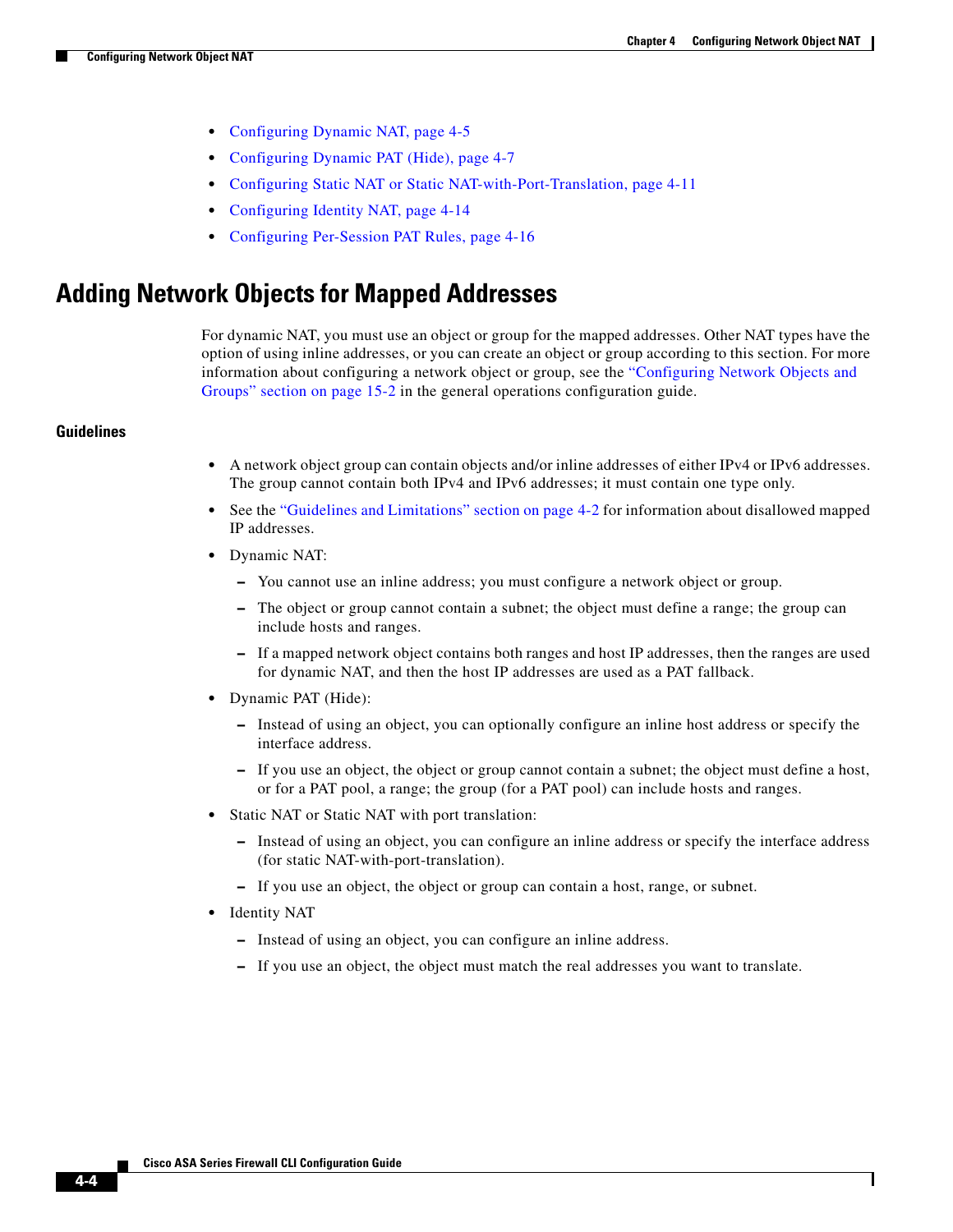### **Detailed Steps**

| <b>Command</b>                                                                                                                                                                                                                                           | <b>Purpose</b>                                    |
|----------------------------------------------------------------------------------------------------------------------------------------------------------------------------------------------------------------------------------------------------------|---------------------------------------------------|
| object network obj_name<br>{host ip_address   range ip_address_1<br>subnet subnet_address<br>$ip\_address_2$  <br>netmask                                                                                                                                | Adds a network object, either IPv4 or IPv6.       |
| Example:<br>hostname(config)# object network TEST<br>hostname(config-network-object)# range<br>$10.1.1.1$ $10.1.1.70$                                                                                                                                    |                                                   |
| object-group network grp_name<br>{network-object {object net_obj_name<br>subnet_address netmask  <br>host ip_address}<br>group-object grp_obj_name}                                                                                                      | Adds a network object group, either IPv4 or IPv6. |
| <b>Example:</b><br>hostname(config)# object network TEST<br>hostname(config-network-object)# range<br>10.1.1.1 10.1.1.70                                                                                                                                 |                                                   |
| hostname(config)# object network TEST2<br>hostname(config-network-object)# range<br>10.1.2.1 10.1.2.70                                                                                                                                                   |                                                   |
| hostname(config-network-object)#<br>object-group network MAPPED_IPS<br>hostname(config-network)# network-object<br>object TEST<br>hostname(config-network)# network-object<br>object TEST2<br>hostname(config-network)# network-object<br>host 10.1.2.79 |                                                   |

# <span id="page-4-0"></span>**Configuring Dynamic NAT**

This section describes how to configure network object NAT for dynamic NAT. For more information, see the "Dynamic NAT" section on page 3-7.

### **Detailed Steps**

 $\mathbf{I}$ 

<span id="page-4-1"></span>

|        | Command                                                       | <b>Purpose</b>                                                                                                                                     |
|--------|---------------------------------------------------------------|----------------------------------------------------------------------------------------------------------------------------------------------------|
| Step 1 | Create a network object or group for the<br>mapped addresses. | See the "Adding Network Objects for Mapped Addresses" section on<br>page $4-4$ .                                                                   |
| Step 2 | object network obj name                                       | Configures a network object for which you want to configure NAT,<br>or enters object network configuration mode for an existing network<br>object. |
|        | Example:                                                      |                                                                                                                                                    |
|        | hostname(config)# object network<br>my-host-obj1              |                                                                                                                                                    |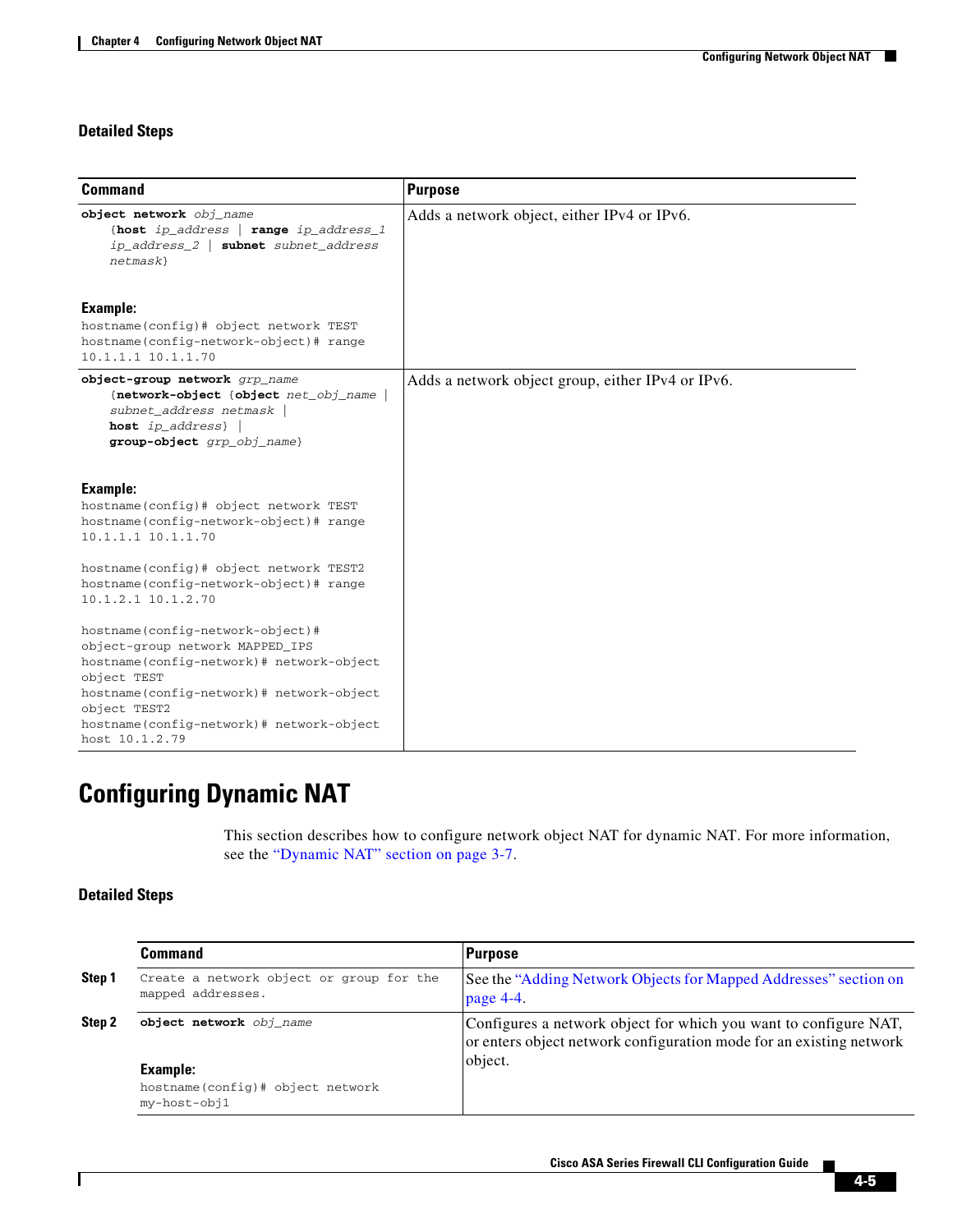ו

|        | <b>Command</b>                                                                          | <b>Purpose</b>                                                                                                                                                                                                                                                                                                                                                                                                                                             |
|--------|-----------------------------------------------------------------------------------------|------------------------------------------------------------------------------------------------------------------------------------------------------------------------------------------------------------------------------------------------------------------------------------------------------------------------------------------------------------------------------------------------------------------------------------------------------------|
| Step 3 | {host ip_address<br>subnet subnet_address<br>netmask   range ip_address_1 ip_address_2} | If you are creating a new network object, defines the real IP<br>address(es) (either IPv4 or IPv6) that you want to translate.                                                                                                                                                                                                                                                                                                                             |
|        | <b>Example:</b><br>hostname(config-network-object)# subnet<br>10.1.1.0 255.255.255.0    |                                                                                                                                                                                                                                                                                                                                                                                                                                                            |
| Step 4 | nat [(real_ifc, mapped_ifc)] dynamic<br>mapped_obj [interface [ipv6]] [dns]             | Configures dynamic NAT for the object IP addresses.                                                                                                                                                                                                                                                                                                                                                                                                        |
|        |                                                                                         | You can only define a single NAT rule for a given object. See<br><b>Note</b><br>the "Additional Guidelines" section on page 4-3.                                                                                                                                                                                                                                                                                                                           |
|        | <b>Example:</b><br>hostname(config-network-object)# nat                                 | See the following guidelines:                                                                                                                                                                                                                                                                                                                                                                                                                              |
|        | (inside, outside) dynamic MAPPED_IPS<br>interface                                       | Interfaces—(Required for transparent mode) Specify the real<br>$\bullet$<br>and mapped interfaces. Be sure to include the parentheses in<br>your command. In routed mode, if you do not specify the real<br>and mapped interfaces, all interfaces are used; you can also<br>specify the keyword any for one or both of the interfaces.                                                                                                                     |
|        |                                                                                         | Mapped IP address—Specify the mapped IP address as:<br>$\bullet$                                                                                                                                                                                                                                                                                                                                                                                           |
|        |                                                                                         | - An existing network object (see Step 1).                                                                                                                                                                                                                                                                                                                                                                                                                 |
|        |                                                                                         | - An existing network object group (see Step 1).                                                                                                                                                                                                                                                                                                                                                                                                           |
|        |                                                                                         | Interface PAT fallback—(Optional) The <b>interface</b> keyword<br>$\bullet$<br>enables interface PAT fallback. After the mapped IP addresses<br>are used up, then the IP address of the mapped interface is used.<br>If you specify <b>ipv6</b> , then the IPv6 address of the interface is<br>used. For this option, you must configure a specific interface for<br>the <i>mapped_ifc</i> . (You cannot specify <b>interface</b> in transparent<br>mode). |
|        |                                                                                         | DNS—(Optional) The dns keyword translates DNS replies. Be<br>$\bullet$<br>sure DNS inspection is enabled (it is enabled by default). See the<br>"DNS and NAT" section on page 3-28 for more information.                                                                                                                                                                                                                                                   |

### **Examples**

The following example configures dynamic NAT that hides 192.168.2.0 network behind a range of outside addresses 10.2.2.1 through 10.2.2.10:

```
hostname(config)# object network my-range-obj
hostname(config-network-object)# range 10.2.2.1 10.2.2.10
hostname(config)# object network my-inside-net
hostname(config-network-object)# subnet 192.168.2.0 255.255.255.0
hostname(config-network-object)# nat (inside,outside) dynamic my-range-obj
```
The following example configures dynamic NAT with dynamic PAT backup. Hosts on inside network 10.76.11.0 are mapped first to the nat-range1 pool (10.10.10.10-10.10.10.20). After all addresses in the nat-range1 pool are allocated, dynamic PAT is performed using the pat-ip1 address (10.10.10.21). In the unlikely event that the PAT translations are also used up, dynamic PAT is performed using the outside interface address.

```
hostname(config)# object network nat-range1
hostname(config-network-object)# range 10.10.10.10 10.10.10.20
```

```
hostname(config-network-object)# object network pat-ip1
```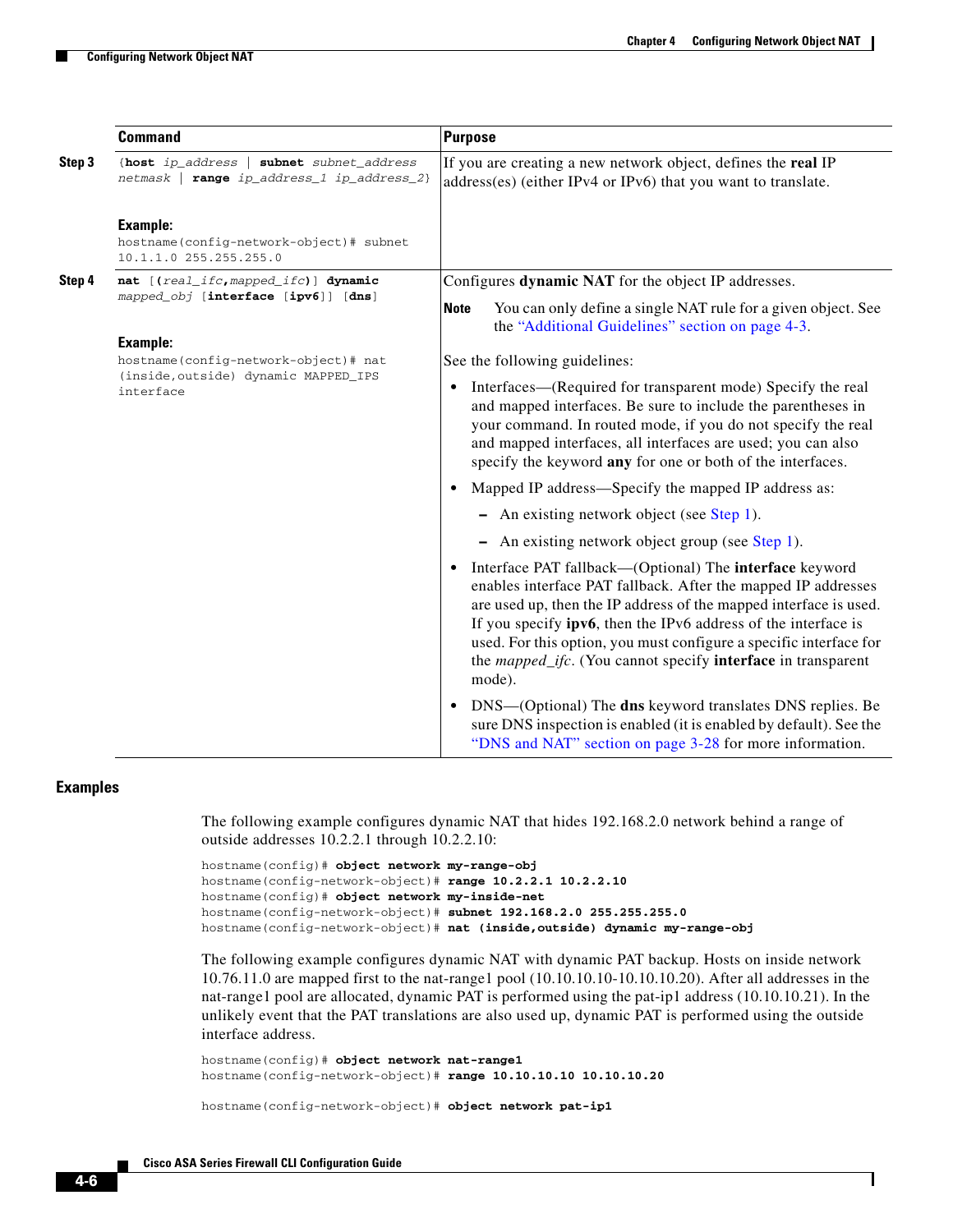```
hostname(config-network-object)# host 10.10.10.21
hostname(config-network-object)# object-group network nat-pat-grp
hostname(config-network-object)# network-object object nat-range1
hostname(config-network-object)# network-object object pat-ip1
hostname(config-network-object)# object network my_net_obj5
hostname(config-network-object)# subnet 10.76.11.0 255.255.255.0
hostname(config-network-object)# nat (inside,outside) dynamic nat-pat-grp interface
```
The following example configures dynamic NAT with dynamic PAT backup to translate IPv6 hosts to IPv4. Hosts on inside network 2001:DB8::/96 are mapped first to the IPv4\_NAT\_RANGE pool (209.165.201.1 to 209.165.201.30). After all addresses in the IPv4\_NAT\_RANGE pool are allocated, dynamic PAT is performed using the IPv4\_PAT address (209.165.201.31). In the event that the PAT translations are also used up, dynamic PAT is performed using the outside interface address.

```
hostname(config)# object network IPv4_NAT_RANGE
hostname(config-network-object)# range 209.165.201.1 209.165.201.30
hostname(config-network-object)# object network IPv4_PAT
hostname(config-network-object)# host 209.165.201.31
hostname(config-network-object)# object-group network IPv4_GROUP
hostname(config-network-object)# network-object object IPv4_NAT_RANGE
hostname(config-network-object)# network-object object IPv4_PAT
hostname(config-network-object)# object network my_net_obj5
hostname(config-network-object)# subnet 2001:DB8::/96
hostname(config-network-object)# nat (inside,outside) dynamic IPv4_GROUP interface
```
## <span id="page-6-0"></span>**Configuring Dynamic PAT (Hide)**

This section describes how to configure network object NAT for dynamic PAT (hide). For more information, see the "Dynamic PAT" section on page 3-8.

### **Guidelines**

For a PAT pool:

- **•** If available, the real source port number is used for the mapped port. However, if the real port is *not* available, by default the mapped ports are chosen from the same range of ports as the real port number: 0 to 511, 512 to 1023, and 1024 to 65535. Therefore, ports below 1024 have only a small PAT pool that can be used. (8.4(3) and later, not including 8.5(1) or 8.6(1)) If you have a lot of traffic that uses the lower port ranges, you can now specify a flat range of ports to be used instead of the three unequal-sized tiers: either 1024 to 65535, or 1 to 65535.
- **•** If you use the same PAT pool object in two separate rules, then be sure to specify the same options for each rule. For example, if one rule specifies extended PAT and a flat range, then the other rule must also specify extended PAT and a flat range.

For extended PAT for a PAT pool:

• Many application inspections do not support extended PAT. See the "Default Settings" section on page 8-4 in Chapter 8, "Getting Started with Application Layer Protocol Inspection," for a complete list of unsupported inspections.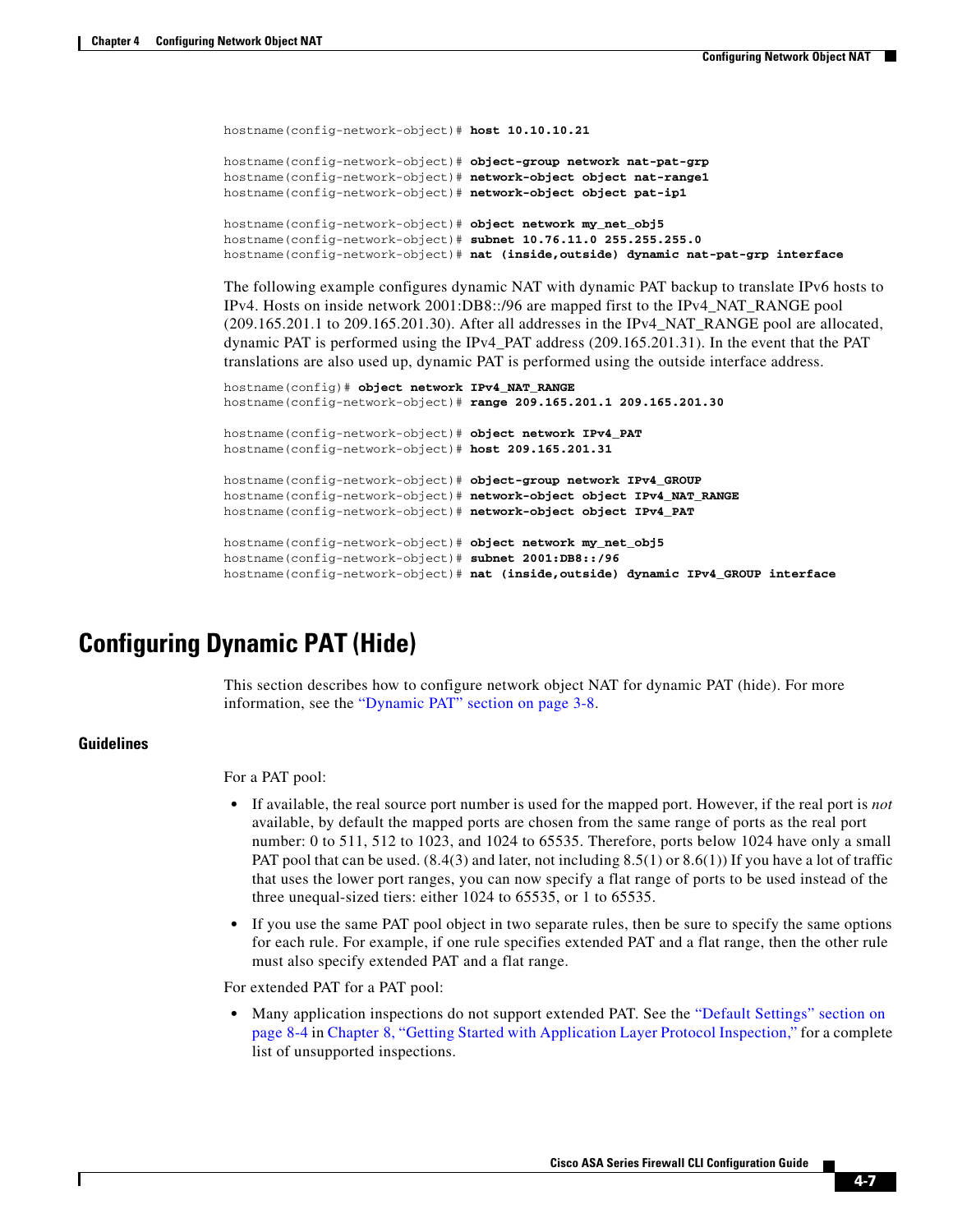ן

- **•** If you enable extended PAT for a dynamic PAT rule, then you cannot also use an address in the PAT pool as the PAT address in a separate static NAT-with-port-translation rule. For example, if the PAT pool includes 10.1.1.1, then you cannot create a static NAT-with-port-translation rule using 10.1.1.1 as the PAT address.
- **•** If you use a PAT pool and specify an interface for fallback, you cannot specify extended PAT.
- **•** For VoIP deployments that use ICE or TURN, do not use extended PAT. ICE and TURN rely on the PAT binding to be the same for all destinations.

For round robin for a PAT pool:

- If a host has an existing connection, then subsequent connections from that host will use the same PAT IP address if ports are available. **Note**: This "stickiness" does not survive a failover. If the ASA fails over, then subsequent connections from a host may not use the initial IP address.
- **•** Round robin, especially when combined with extended PAT, can consume a large amount of memory. Because NAT pools are created for every mapped protocol/IP address/port range, round robin results in a large number of concurrent NAT pools, which use memory. Extended PAT results in an even larger number of concurrent NAT pools.

### **Detailed Steps**

<span id="page-7-0"></span>

|        | <b>Command</b>                                                                                                                                                                    | <b>Purpose</b>                                                                                                                                     |
|--------|-----------------------------------------------------------------------------------------------------------------------------------------------------------------------------------|----------------------------------------------------------------------------------------------------------------------------------------------------|
| Step 1 | (Optional) Create a network object or group for<br>the mapped addresses.                                                                                                          | See the "Adding Network Objects for Mapped Addresses" section<br>on page 4-4.                                                                      |
| Step 2 | object network obj name<br><b>Example:</b><br>hostname(config)# object network<br>my-host-obj1                                                                                    | Configures a network object for which you want to configure<br>NAT, or enters object network configuration mode for an existing<br>network object. |
| Step 3 | {host ip address $ $<br>subnet subnet address<br>range ip_address_1 ip_address_2}<br>netmask  <br><b>Example:</b><br>hostname(config-network-object)# range<br>10.1.1.1 10.1.1.90 | If you are creating a new network object, defines the <b>real</b> IP<br>address(es) (either IPv4 or IPv6) that you want to translate.              |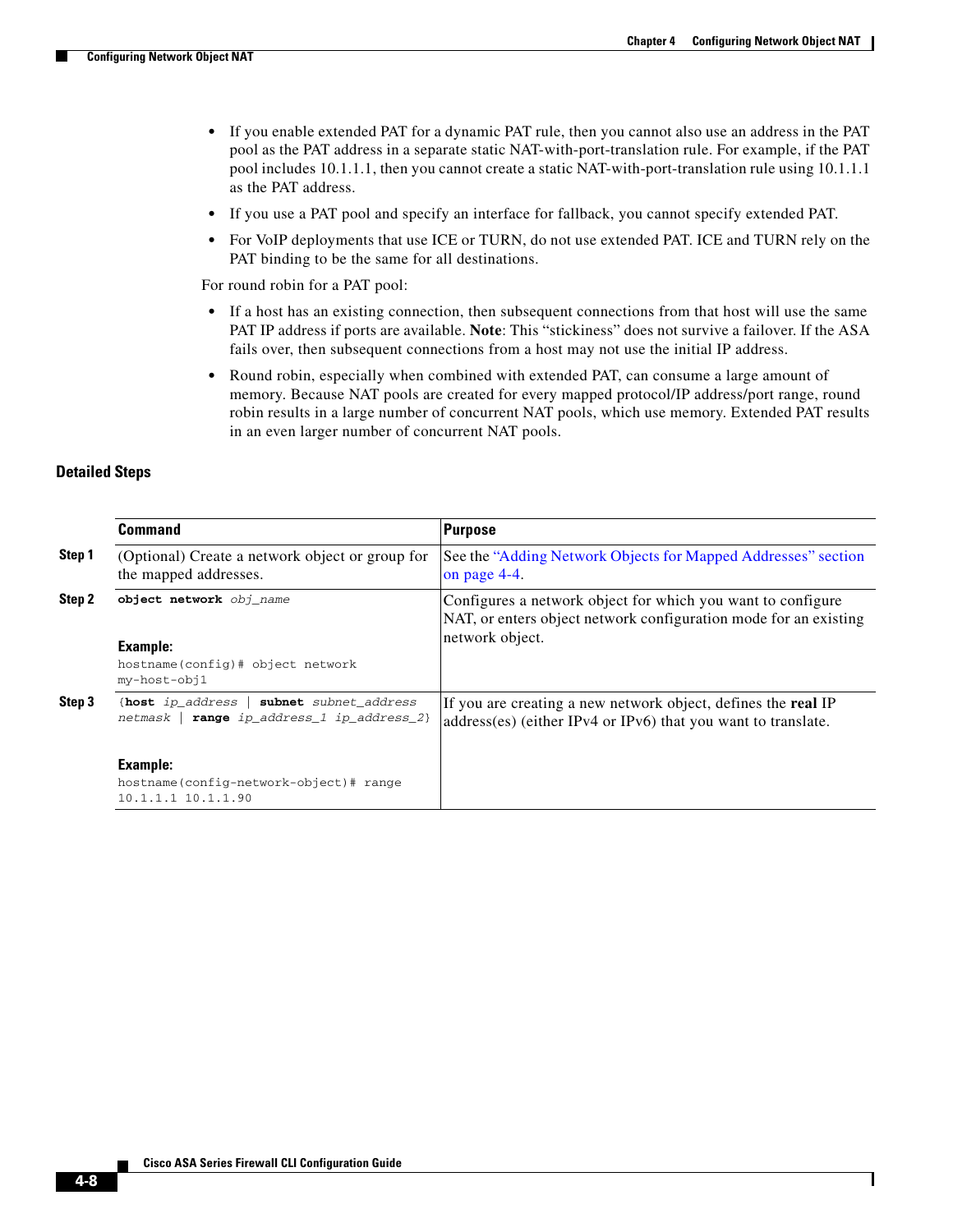$\mathbf{I}$ 

|        | <b>Command</b>                                                                                                                                           | <b>Purpose</b>                                                                                                                                                                                                                                                                                                                                                                                            |
|--------|----------------------------------------------------------------------------------------------------------------------------------------------------------|-----------------------------------------------------------------------------------------------------------------------------------------------------------------------------------------------------------------------------------------------------------------------------------------------------------------------------------------------------------------------------------------------------------|
| Step 4 | nat [(real_ifc,mapped_ifc)] dynamic<br>{mapped_inline_host_ip   mapped_obj  <br>pat-pool mapped_obj [round-robin]<br>[extended] [flat [include-reserve]] | Configures dynamic PAT for the object IP addresses. You can<br>only define a single NAT rule for a given object. See the<br>"Additional Guidelines" section on page 4-3.                                                                                                                                                                                                                                  |
|        | interface [ipv6]} [interface [ipv6]] [dns]                                                                                                               | See the following guidelines:                                                                                                                                                                                                                                                                                                                                                                             |
|        | <b>Example:</b><br>hostname(config-network-object)# nat<br>(any, outside) dynamic interface                                                              | Interfaces—(Required for transparent mode) Specify the real<br>$\bullet$<br>and mapped interfaces. Be sure to include the parentheses in<br>your command. In routed mode, if you do not specify the real<br>and mapped interfaces, all interfaces are used; you can also<br>specify the keyword any for one or both of the interfaces.                                                                    |
|        |                                                                                                                                                          | Mapped IP address—You can specify the mapped IP address<br>$\bullet$<br>as:                                                                                                                                                                                                                                                                                                                               |
|        |                                                                                                                                                          | An inline host address.                                                                                                                                                                                                                                                                                                                                                                                   |
|        |                                                                                                                                                          | An existing network object that is defined as a host<br>address (see Step 1).                                                                                                                                                                                                                                                                                                                             |
|        |                                                                                                                                                          | <b>pat-pool—An</b> existing network object or group that<br>contains multiple addresses.                                                                                                                                                                                                                                                                                                                  |
|        |                                                                                                                                                          | - interface—(Routed mode only) The IP address of the<br>mapped interface is used as the mapped address. If you<br>specify ipv6, then the IPv6 address of the interface is<br>used. For this option, you must configure a specific<br>interface for the <i>mapped_ifc</i> . You must use this keyword<br>when you want to use the interface IP address; you<br>cannot enter it inline or as an object.     |
|        |                                                                                                                                                          | For a PAT pool, you can specify one or more of the following<br>$\bullet$<br>options:                                                                                                                                                                                                                                                                                                                     |
|        |                                                                                                                                                          | Round robin-The round-robin keyword enables<br>round-robin address allocation for a PAT pool. Without<br>round robin, by default all ports for a PAT address will be<br>allocated before the next PAT address is used. The<br>round-robin method assigns an address/port from each<br>PAT address in the pool before returning to use the first<br>address again, and then the second address, and so on. |
|        |                                                                                                                                                          | (continued)                                                                                                                                                                                                                                                                                                                                                                                               |

 $\blacksquare$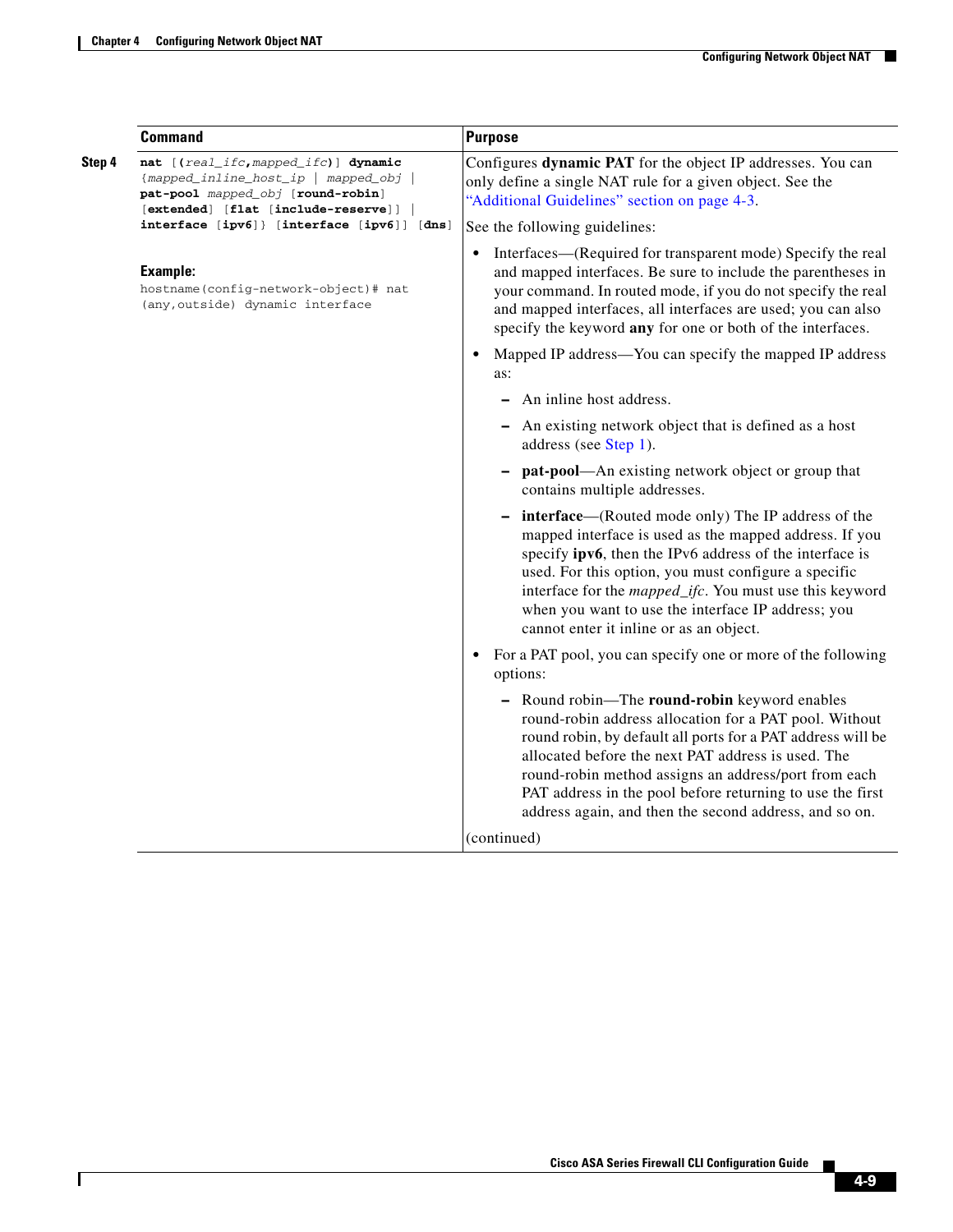ן

| <b>Command</b> | <b>Purpose</b>                                                                                                                                                                                                                                                                                                                                                                                                                                                                                                                                                                                                             |
|----------------|----------------------------------------------------------------------------------------------------------------------------------------------------------------------------------------------------------------------------------------------------------------------------------------------------------------------------------------------------------------------------------------------------------------------------------------------------------------------------------------------------------------------------------------------------------------------------------------------------------------------------|
|                | (continued)                                                                                                                                                                                                                                                                                                                                                                                                                                                                                                                                                                                                                |
|                | - Extended PAT-The extended keyword enables<br>extended PAT. Extended PAT uses 65535 ports per<br>service, as opposed to per IP address, by including the<br>destination address and port in the translation<br>information. Normally, the destination port and address<br>are not considered when creating PAT translations, so<br>you are limited to 65535 ports per PAT address. For<br>example, with extended PAT, you can create a translation<br>of 10.1.1.1:1027 when going to 192.168.1.7:23 as well as<br>a translation of $10.1.1.1:1027$ when going to<br>192.168.1.7:80.                                       |
|                | Flat range—The flat keyword enables use of the entire<br>1024 to 65535 port range when allocating ports. When<br>choosing the mapped port number for a translation, the<br>ASA uses the real source port number if it is available.<br>However, without this option, if the real port is not<br>available, by default the mapped ports are chosen from<br>the same range of ports as the real port number: 1 to 511,<br>512 to 1023, and 1024 to 65535. To avoid running out of<br>ports at the low ranges, configure this setting. To use the<br>entire range of 1 to 65535, also specify the<br>include-reserve keyword. |
|                | Interface PAT fallback—(Optional) The interface keyword<br>$\bullet$<br>enables interface PAT fallback when entered after a primary<br>PAT address. After the primary PAT address(es) are used up,<br>then the IP address of the mapped interface is used. If you<br>specify <b>ipv6</b> , then the IPv6 address of the interface is used.<br>For this option, you must configure a specific interface for the<br>mapped_ifc. (You cannot specify interface in transparent<br>mode).                                                                                                                                       |
|                | DNS-(Optional) The dns keyword translates DNS replies.<br>Be sure DNS inspection is enabled (it is enabled by default).<br>See the "DNS and NAT" section on page 3-28 for more<br>information.                                                                                                                                                                                                                                                                                                                                                                                                                             |

### **Examples**

The following example configures dynamic PAT that hides the 192.168.2.0 network behind address 10.2.2.2:

```
hostname(config)# object network my-inside-net
hostname(config-network-object)# subnet 192.168.2.0 255.255.255.0
hostname(config-network-object)# nat (inside,outside) dynamic 10.2.2.2
```
The following example configures dynamic PAT that hides the 192.168.2.0 network behind the outside interface address:

```
hostname(config)# object network my-inside-net
hostname(config-network-object)# subnet 192.168.2.0 255.255.255.0
hostname(config-network-object)# nat (inside,outside) dynamic interface
```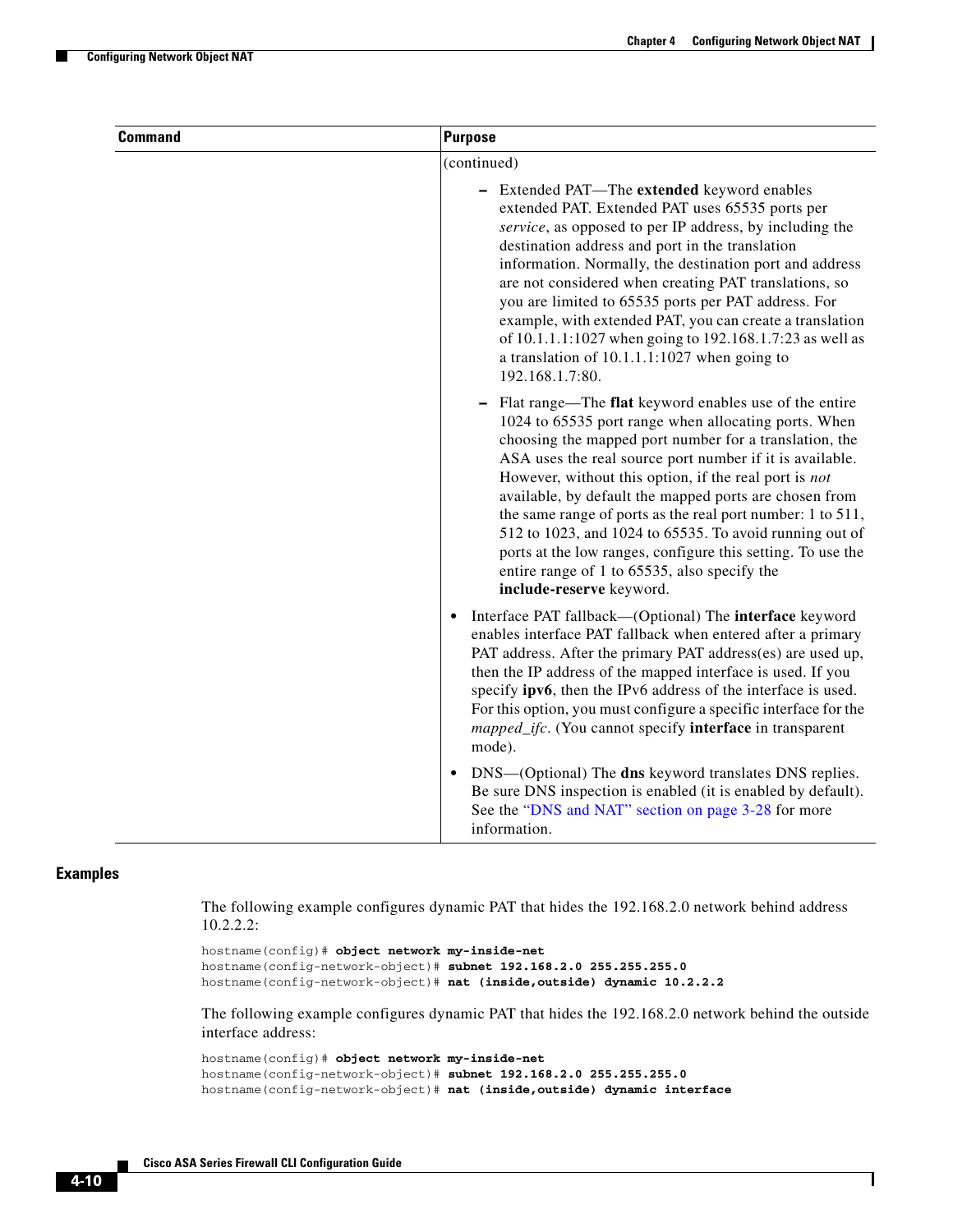The following example configures dynamic PAT with a PAT pool to translate the inside IPv6 network to an outside IPv4 network:

```
hostname(config)# object network IPv4_POOL
hostname(config-network-object)# range 203.0.113.1 203.0.113.254
hostname(config)# object network IPv6_INSIDE
hostname(config-network-object)# subnet 2001:DB8::/96
hostname(config-network-object)# nat (inside,outside) dynamic pat-pool IPv4_POOL
```
## <span id="page-10-0"></span>**Configuring Static NAT or Static NAT-with-Port-Translation**

This section describes how to configure a static NAT rule using network object NAT. For more information, see the "Static NAT" section on page 3-3.

### **Detailed Steps**

 $\Gamma$ 

<span id="page-10-1"></span>

|        | Command                                                                  | <b>Purpose</b>                                                                                                                                     |
|--------|--------------------------------------------------------------------------|----------------------------------------------------------------------------------------------------------------------------------------------------|
| Step 1 | (Optional) Create a network object or group for<br>the mapped addresses. | See the "Adding Network Objects for Mapped Addresses" section<br>on page 4-4.                                                                      |
| Step 2 | object network obj_name                                                  | Configures a network object for which you want to configure<br>NAT, or enters object network configuration mode for an existing<br>network object. |
|        | Example:                                                                 |                                                                                                                                                    |
|        | hostname(config)# object network<br>my-host-obj1                         |                                                                                                                                                    |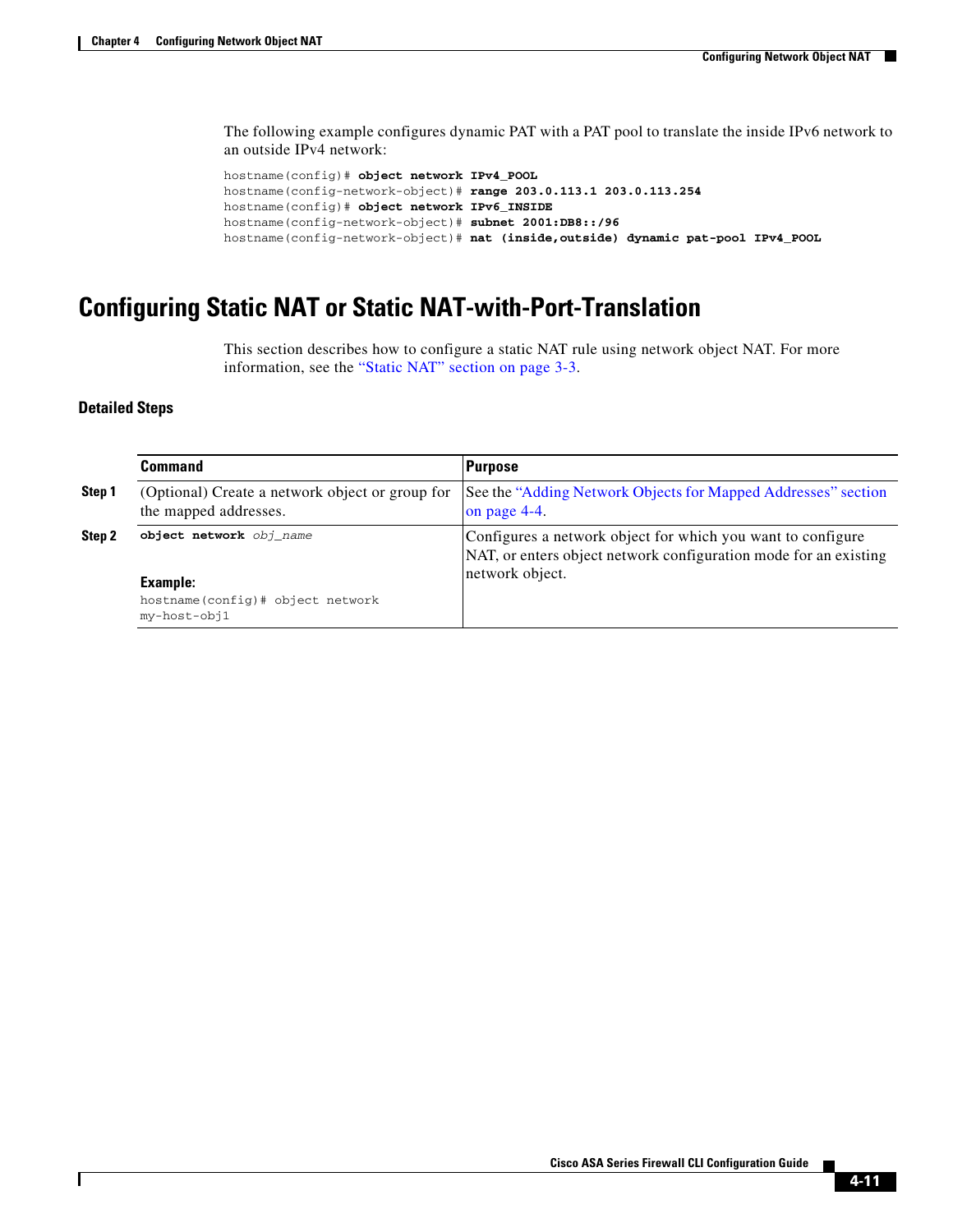H

 $\mathsf I$ 

|        | Command                                                                                                | <b>Purpose</b>                                                                                                                 |
|--------|--------------------------------------------------------------------------------------------------------|--------------------------------------------------------------------------------------------------------------------------------|
| Step 3 | { $host$ ip_address   subnet subnet_address<br>$netmask$   $range$ $ip\_address\_1$ $ip\_address\_2$ } | If you are creating a new network object, defines the <b>real</b> IP<br>address(es) (IPv4 or IPv6) that you want to translate. |
|        | Example:                                                                                               |                                                                                                                                |
|        | hostname(config-network-object)# subnet<br>10.2.1.0 255.255.255.0                                      |                                                                                                                                |

П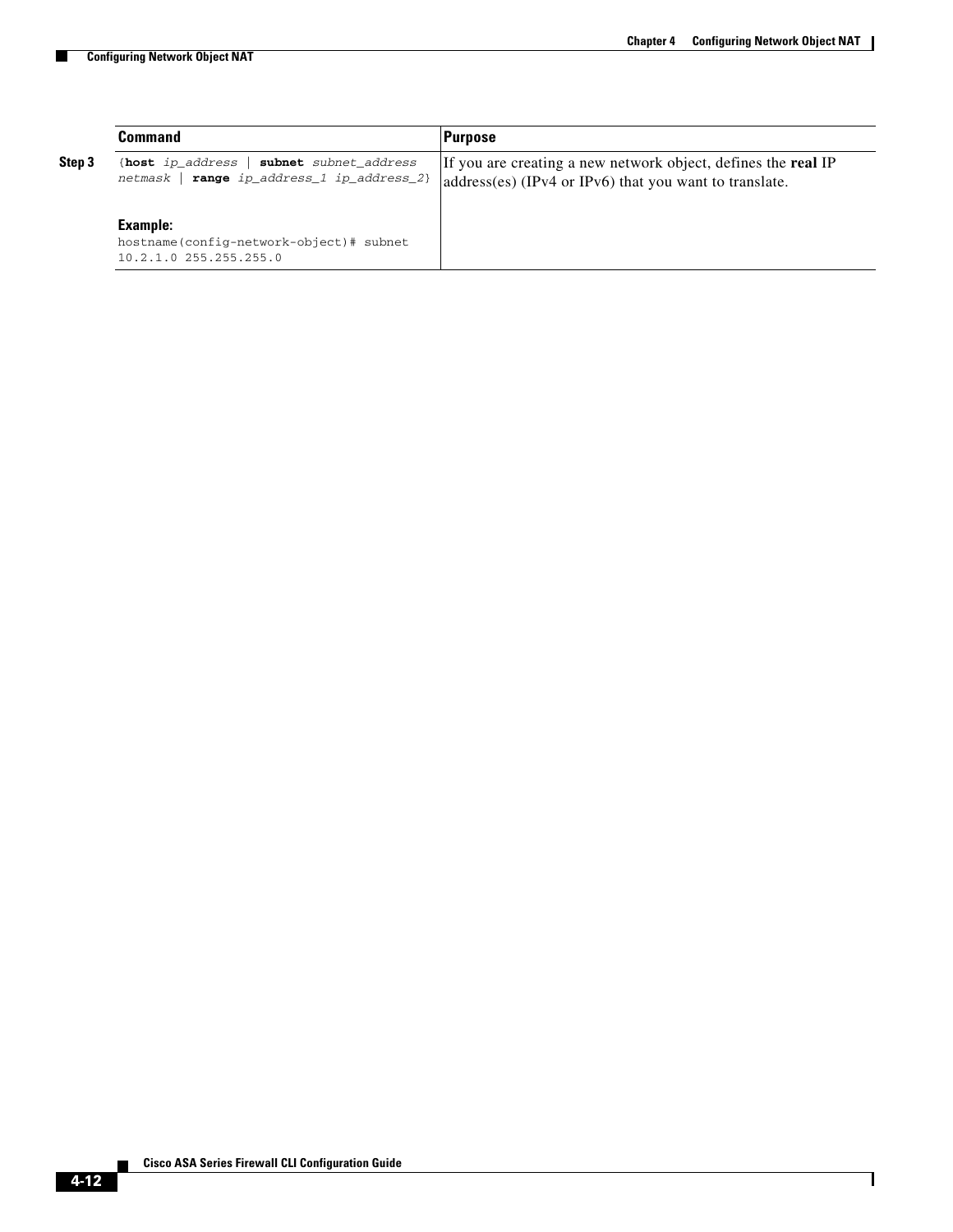$\mathbf{I}$ 

|        | <b>Command</b>                                                                                                                                                                                                                                                                                                | <b>Purpose</b>                                                                                                                                                                                                                                                                                                                                                                                                                                                                                                                                   |
|--------|---------------------------------------------------------------------------------------------------------------------------------------------------------------------------------------------------------------------------------------------------------------------------------------------------------------|--------------------------------------------------------------------------------------------------------------------------------------------------------------------------------------------------------------------------------------------------------------------------------------------------------------------------------------------------------------------------------------------------------------------------------------------------------------------------------------------------------------------------------------------------|
| Step 4 | nat [(real_ifc, mapped_ifc)] static<br>{mapped_inline_ip   mapped_obj   interface<br>$[ipv6]$ [net-to-net] [dns<br>$s$ ervice {tcp $ $<br>udp} real_port mapped_port] [no-proxy-arp]<br><b>Example:</b><br>hostname(config-network-object)# nat<br>(inside, outside) static MAPPED_IPS service<br>tcp 80 8080 | Configures static NAT for the object IP addresses. You can only<br>define a single NAT rule for a given object.<br>Interfaces—(Required for transparent mode) Specify the real<br>٠<br>and mapped interfaces. Be sure to include the parentheses in<br>your command. In routed mode, if you do not specify the real<br>and mapped interfaces, all interfaces are used; you can also<br>specify the keyword any for one or both of the interfaces.                                                                                                |
|        |                                                                                                                                                                                                                                                                                                               | Mapped IP Addresses—You can specify the mapped IP<br>$\bullet$<br>address as:                                                                                                                                                                                                                                                                                                                                                                                                                                                                    |
|        |                                                                                                                                                                                                                                                                                                               | An inline IP address. The netmask or range for the<br>mapped network is the same as that of the real network.<br>For example, if the real network is a host, then this<br>address will be a host address. In the case of a range, then<br>the mapped addresses include the same number of<br>addresses as the real range. For example, if the real<br>address is defined as a range from 10.1.1.1 through<br>10.1.1.6, and you specify 172.20.1.1 as the mapped<br>address, then the mapped range will include 172.20.1.1<br>through 172.20.1.6. |
|        |                                                                                                                                                                                                                                                                                                               | An existing network object or group (see Step 1).                                                                                                                                                                                                                                                                                                                                                                                                                                                                                                |
|        |                                                                                                                                                                                                                                                                                                               | - interface-(Static NAT-with-port-translation only;<br>routed mode) For this option, you must configure a<br>specific interface for the <i>mapped_ifc</i> . If you specify <b>ipv6</b> ,<br>then the IPv6 address of the interface is used. Be sure to<br>also configure the service keyword.                                                                                                                                                                                                                                                    |
|        |                                                                                                                                                                                                                                                                                                               | Typically, you configure the same number of mapped<br>addresses as real addresses for a one-to-one mapping. You<br>can, however, have a mismatched number of addresses. See<br>the "Static NAT" section on page 3-3.                                                                                                                                                                                                                                                                                                                             |
|        |                                                                                                                                                                                                                                                                                                               | Net-to-net—(Optional) For NAT 46, specify <b>net-to-net</b> to<br>$\bullet$<br>translate the first IPv4 address to the first IPv6 address, the<br>second to the second, and so on. Without this option, the<br>IPv4-embedded method is used. For a one-to-one translation,<br>you must use this keyword.                                                                                                                                                                                                                                         |
|        |                                                                                                                                                                                                                                                                                                               | DNS-(Optional) The dns keyword translates DNS replies.<br>$\bullet$<br>Be sure DNS inspection is enabled (it is enabled by default).<br>See the "DNS and NAT" section on page 3-28. This option is<br>not available if you specify the service keyword.                                                                                                                                                                                                                                                                                          |
|        |                                                                                                                                                                                                                                                                                                               | • Port translation—(Static NAT-with-port-translation only)<br>Specify tcp or udp and the real and mapped ports. You can<br>enter either a port number or a well-known port name (such<br>as ftp).                                                                                                                                                                                                                                                                                                                                                |
|        |                                                                                                                                                                                                                                                                                                               | No Proxy ARP—(Optional) Specify no-proxy-arp to disable<br>proxy ARP for incoming packets to the mapped IP addresses.<br>See the "Mapped Addresses and Routing" section on<br>page 3-19 for more information.                                                                                                                                                                                                                                                                                                                                    |

 $\blacksquare$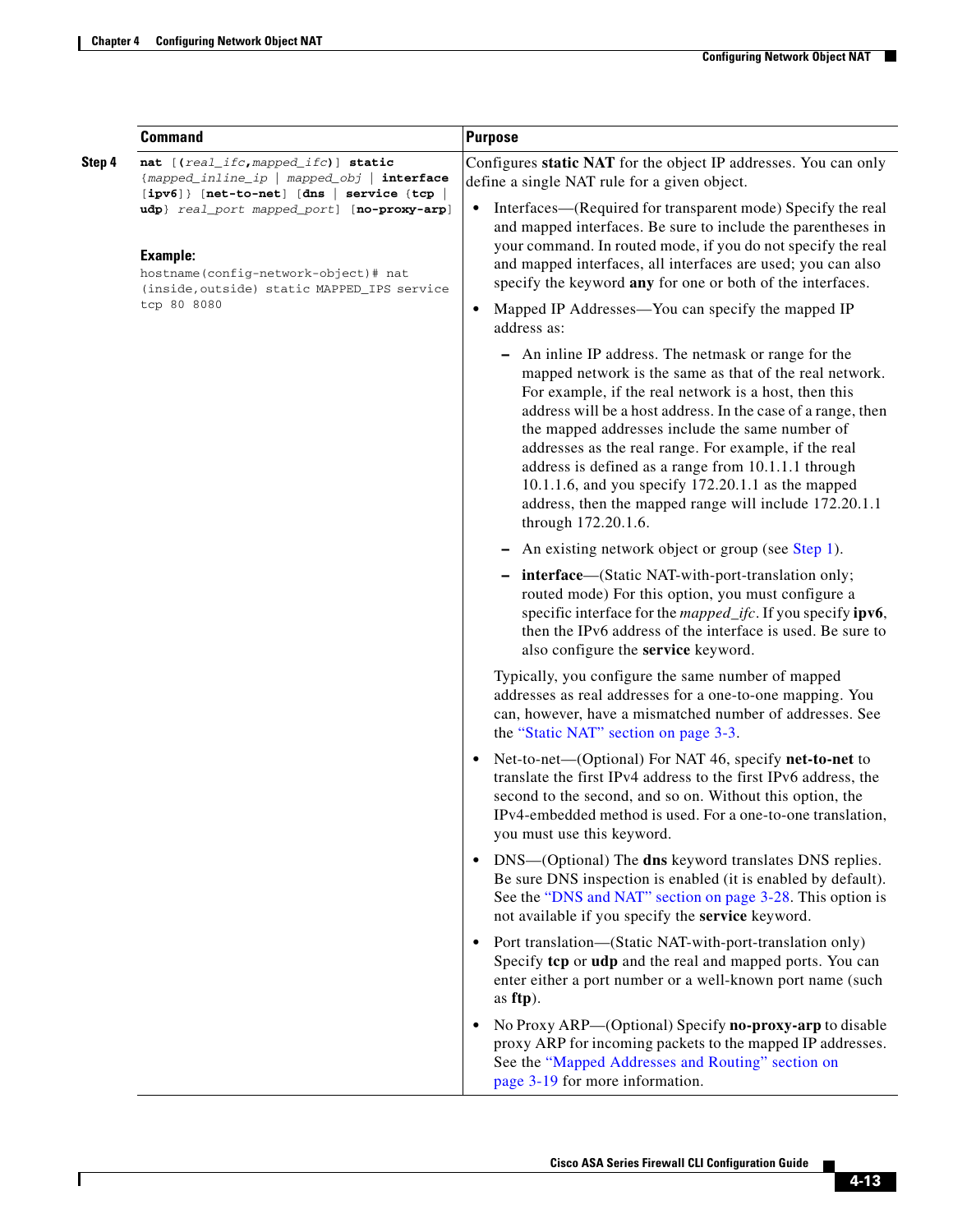I

#### **Examples**

The following example configures static NAT for the real host 10.1.1.1 on the inside to 10.2.2.2 on the outside with DNS rewrite enabled.

```
hostname(config)# object network my-host-obj1
hostname(config-network-object)# host 10.1.1.1
hostname(config-network-object)# nat (inside,outside) static 10.2.2.2 dns
```
The following example configures static NAT for the real host 10.1.1.1 on the inside to 2.2.2.2 on the outside using a mapped object.

```
hostname(config)# object network my-mapped-obj
hostname(config-network-object)# host 10.2.2.2
```

```
hostname(config-network-object)# object network my-host-obj1
hostname(config-network-object)# host 10.1.1.1
hostname(config-network-object)# nat (inside,outside) static my-mapped-obj
```
The following example configures static NAT-with-port-translation for 10.1.1.1 at TCP port 21 to the outside interface at port 2121.

```
hostname(config)# object network my-ftp-server
hostname(config-network-object)# host 10.1.1.1
hostname(config-network-object)# nat (inside,outside) static interface service tcp 21 2121
```
The following example maps an inside IPv4 network to an outside IPv6 network.

```
hostname(config)# object network inside_v4_v6
hostname(config-network-object)# subnet 10.1.1.0 255.255.255.0
hostname(config-network-object)# nat (inside,outside) static 2001:DB8::/96
```
The following example maps an inside IPv6 network to an outside IPv6 network.

```
hostname(config)# object network inside_v6
hostname(config-network-object)# subnet 2001:DB8:AAAA::/96
hostname(config-network-object)# nat (inside,outside) static 2001:DB8:BBBB::/96
```
## <span id="page-13-0"></span>**Configuring Identity NAT**

This section describes how to configure an identity NAT rule using network object NAT. For more information, see the "Identity NAT" section on page 3-10.

#### **Detailed Steps**

<span id="page-13-1"></span>

|        | Command                                                             | <b>Purpose</b>                                                                                                                                                           |
|--------|---------------------------------------------------------------------|--------------------------------------------------------------------------------------------------------------------------------------------------------------------------|
| Step 1 | (Optional) Create a network object for the<br>mapped addresses.     | The object must include the same addresses that you want to<br>translate. See the "Adding Network Objects for Mapped<br>Addresses" section on page 4-4.                  |
| Step 2 | object network obj_name                                             | Configures a network object for which you want to perform<br>identity NAT, or enters object network configuration mode for an                                            |
|        | <b>Example:</b><br>hostname(config)# object network<br>my-host-obj1 | existing network object. This network object has a different name<br>from the mapped network object (see Step 1) even though they<br>both contain the same IP addresses. |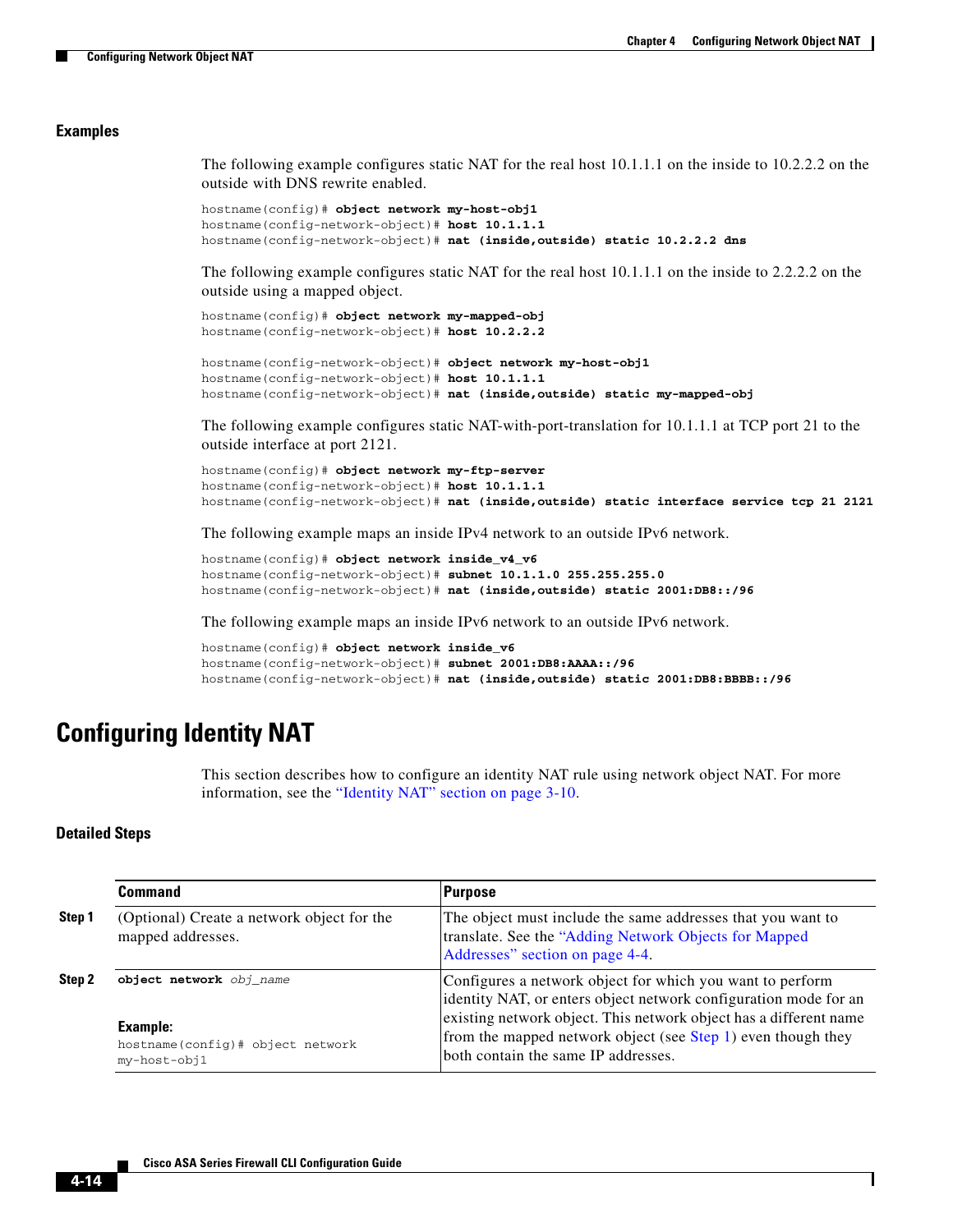|        | <b>Command</b>                                                                                                                                                                 | <b>Purpose</b>                                                                                                                                                                                                                                                                                                                                                                                                                                                                                                                      |
|--------|--------------------------------------------------------------------------------------------------------------------------------------------------------------------------------|-------------------------------------------------------------------------------------------------------------------------------------------------------------------------------------------------------------------------------------------------------------------------------------------------------------------------------------------------------------------------------------------------------------------------------------------------------------------------------------------------------------------------------------|
| Step 3 | {host ip_address   subnet subnet_address<br>netmask   range ip_address_1 ip_address_2}<br><b>Example:</b><br>hostname(config-network-object)# subnet<br>10.1.1.0 255.255.255.0 | If you are creating a new network object, defines the real IP<br>address(es) (IPv4 or IPv6) to which you want to perform identity<br>NAT. If you configured a network object for the mapped addresses<br>in Step 1, then these addresses must match.                                                                                                                                                                                                                                                                                |
| Step 4 | nat [(real_ifc,mapped_ifc)] static                                                                                                                                             | Configures <b>identity NAT</b> for the object IP addresses.                                                                                                                                                                                                                                                                                                                                                                                                                                                                         |
|        | {mapped_inline_ip   mapped_obj}<br>[no-proxy-arp] [route-lookup]                                                                                                               | <b>Note</b><br>You can only define a single NAT rule for a given object.<br>See the "Additional Guidelines" section on page 4-3.                                                                                                                                                                                                                                                                                                                                                                                                    |
|        | Example:                                                                                                                                                                       | See the following guidelines:                                                                                                                                                                                                                                                                                                                                                                                                                                                                                                       |
|        | hostname(config-network-object)# nat<br>(inside, outside) static MAPPED_IPS                                                                                                    | Interfaces—(Required for transparent mode) Specify the real<br>and mapped interfaces. Be sure to include the parentheses in<br>your command. In routed mode, if you do not specify the real<br>and mapped interfaces, all interfaces are used; you can also<br>specify the keyword any for one or both of the interfaces.                                                                                                                                                                                                           |
|        |                                                                                                                                                                                | Mapped IP addresses—Be sure to configure the same IP<br>address for both the mapped and real address. Use one of the<br>following:                                                                                                                                                                                                                                                                                                                                                                                                  |
|        |                                                                                                                                                                                | - Network object—Including the same IP address as the<br>real object (see Step 1).                                                                                                                                                                                                                                                                                                                                                                                                                                                  |
|        |                                                                                                                                                                                | Inline IP address—The netmask or range for the mapped<br>network is the same as that of the real network. For<br>example, if the real network is a host, then this address<br>will be a host address. In the case of a range, then the<br>mapped addresses include the same number of addresses<br>as the real range. For example, if the real address is<br>defined as a range from 10.1.1.1 through 10.1.1.6, and<br>you specify 10.1.1.1 as the mapped address, then the<br>mapped range will include 10.1.1.1 through 10.1.1.6. |
|        |                                                                                                                                                                                | No Proxy ARP—Specify no-proxy-arp to disable proxy<br>ARP for incoming packets to the mapped IP addresses. See<br>the "Mapped Addresses and Routing" section on page 3-19<br>for more information.                                                                                                                                                                                                                                                                                                                                  |
|        |                                                                                                                                                                                | Route lookup—(Routed mode only; interface(s) specified)<br>Specify route-lookup to determine the egress interface using<br>a route lookup instead of using the interface specified in the<br>NAT command. See the "Determining the Egress Interface"<br>section on page 3-22 for more information.                                                                                                                                                                                                                                  |

### **Example**

 $\overline{\phantom{a}}$ 

The following example maps a host address to itself using an inline mapped address:

```
hostname(config)# object network my-host-obj1
hostname(config-network-object)# host 10.1.1.1
hostname(config-network-object)# nat (inside,outside) static 10.1.1.1
```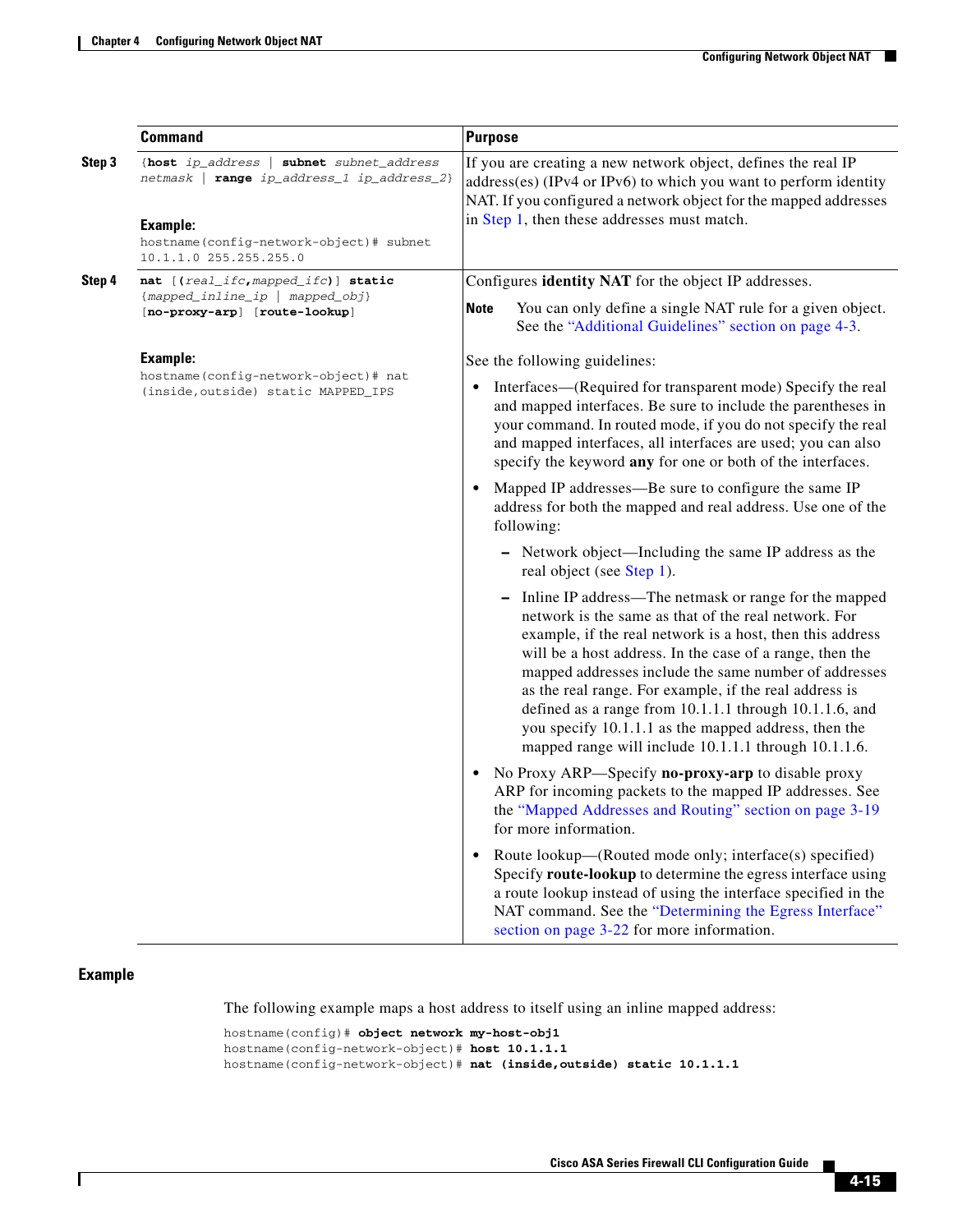I

The following example maps a host address to itself using a network object:

```
hostname(config)# object network my-host-obj1-identity
hostname(config-network-object)# host 10.1.1.1
hostname(config-network-object)# object network my-host-obj1
hostname(config-network-object)# host 10.1.1.1
hostname(config-network-object)# nat (inside,outside) static my-host-obj1-identity
```
### <span id="page-15-0"></span>**Configuring Per-Session PAT Rules**

By default, all TCP PAT traffic and all UDP DNS traffic uses per-session PAT. To use multi-session PAT for traffic, you can configure per-session PAT rules: a permit rule uses per-session PAT, and a deny rule uses multi-session PAT. For more information about per-session vs. multi-session PAT, see the "Per-Session PAT vs. Multi-Session PAT" section on page 3-9.

#### **Defaults**

By default, the following rules are installed:

```
xlate per-session permit tcp any4 any4
xlate per-session permit tcp any4 any6
xlate per-session permit tcp any6 any4
xlate per-session permit tcp any6 any6
xlate per-session permit udp any4 any4 eq domain
xlate per-session permit udp any4 any6 eq domain
xlate per-session permit udp any6 any4 eq domain
xlate per-session permit udp any6 any6 eq domain
```


**Note** You cannot remove these rules, and they always exist after any manually-created rules. Because rules are evaluated in order, you can override the default rules. For example, to completely negate these rules, you could add the following:

xlate per-session deny tcp any4 any4 xlate per-session deny tcp any4 any6 xlate per-session deny tcp any6 any4 xlate per-session deny tcp any6 any6 xlate per-session deny udp any4 any4 eq domain xlate per-session deny udp any4 any6 eq domain xlate per-session deny udp any6 any4 eq domain xlate per-session deny udp any6 any6 eq domain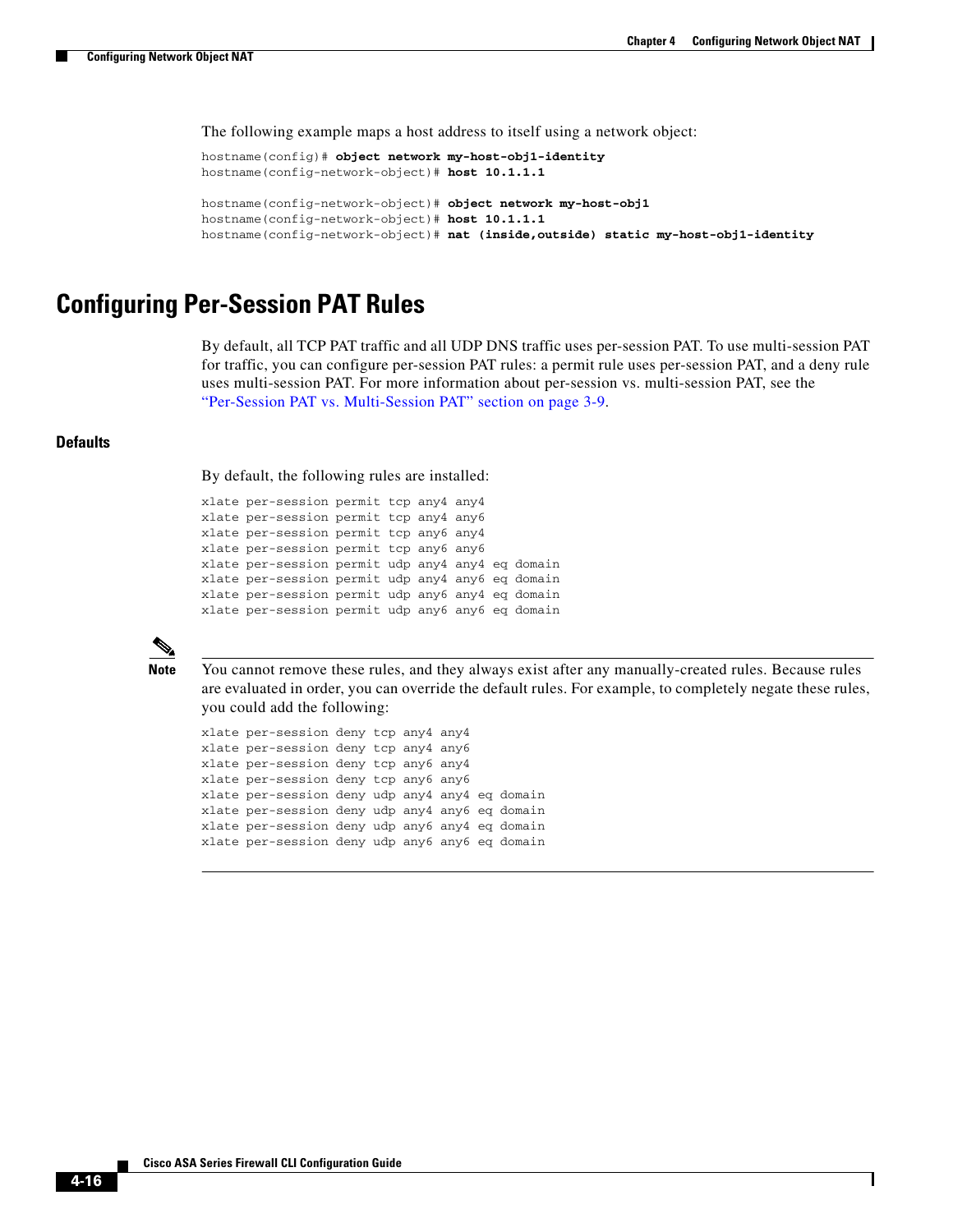### **Detailed Steps**

| <b>Command</b>                                                                                                      | <b>Purpose</b>                                                                                                                                                                                 |  |
|---------------------------------------------------------------------------------------------------------------------|------------------------------------------------------------------------------------------------------------------------------------------------------------------------------------------------|--|
| xlate per-session {permit   deny} {tcp<br>udp<br>source_ip [operator src_port] destination_ip<br>operator dest_port | Creates a permit or deny rule. This rule is placed above the default<br>rules, but below any other manually-created rules. Be sure to<br>create your rules in the order you want them applied. |  |
| Example:<br>hostname(config)# xlate per-session deny tcp any4                                                       | For the source and destination IP addresses, you can configure the<br>following:                                                                                                               |  |
| 209.165.201.3 eq 1720                                                                                               | host <i>ip_address</i> —Specifies an IPv4 host address.<br>$\bullet$                                                                                                                           |  |
|                                                                                                                     | <i>ip_address mask</i> —Specifies an IPv4 network address and<br>subnet mask.                                                                                                                  |  |
|                                                                                                                     | ipv6-address/prefix-length-Specifies an IPv6 host or<br>network address and prefix.                                                                                                            |  |
|                                                                                                                     | any4 and any6—any4 specifies only IPv4 traffic; and any6<br>specifies any6 traffic.                                                                                                            |  |
|                                                                                                                     | The <i>operator</i> matches the port numbers used by the source or<br>destination. The permitted operators are as follows:                                                                     |  |
|                                                                                                                     | lt—less than<br>$\bullet$                                                                                                                                                                      |  |
|                                                                                                                     | gt—greater than                                                                                                                                                                                |  |
|                                                                                                                     | eq—equal to                                                                                                                                                                                    |  |
|                                                                                                                     | neq—not equal to                                                                                                                                                                               |  |
|                                                                                                                     | range—an inclusive range of values. When you use this<br>$\bullet$<br>operator, specify two port numbers, for example:                                                                         |  |
|                                                                                                                     | range 100 200                                                                                                                                                                                  |  |

### **Examples**

 $\overline{\phantom{a}}$ 

The following example creates a deny rule for H.323 traffic, so that it uses multi-session PAT:

hostname(config)# xlate per-session deny tcp any4 209.165.201.7 eq 1720 hostname(config)# xlate per-session deny udp any4 209.165.201.7 range 1718 1719

# <span id="page-16-0"></span>**Monitoring Network Object NAT**

To monitor object NAT, enter one of the following commands:

| <b>Command</b> | <b>Purpose</b>                                                                                                     |
|----------------|--------------------------------------------------------------------------------------------------------------------|
| show nat       | Shows NAT statistics, including hits for each NAT rule.                                                            |
| show nat pool  | Shows NAT pool statistics, including the addresses and ports allocated,<br>and how many times they were allocated. |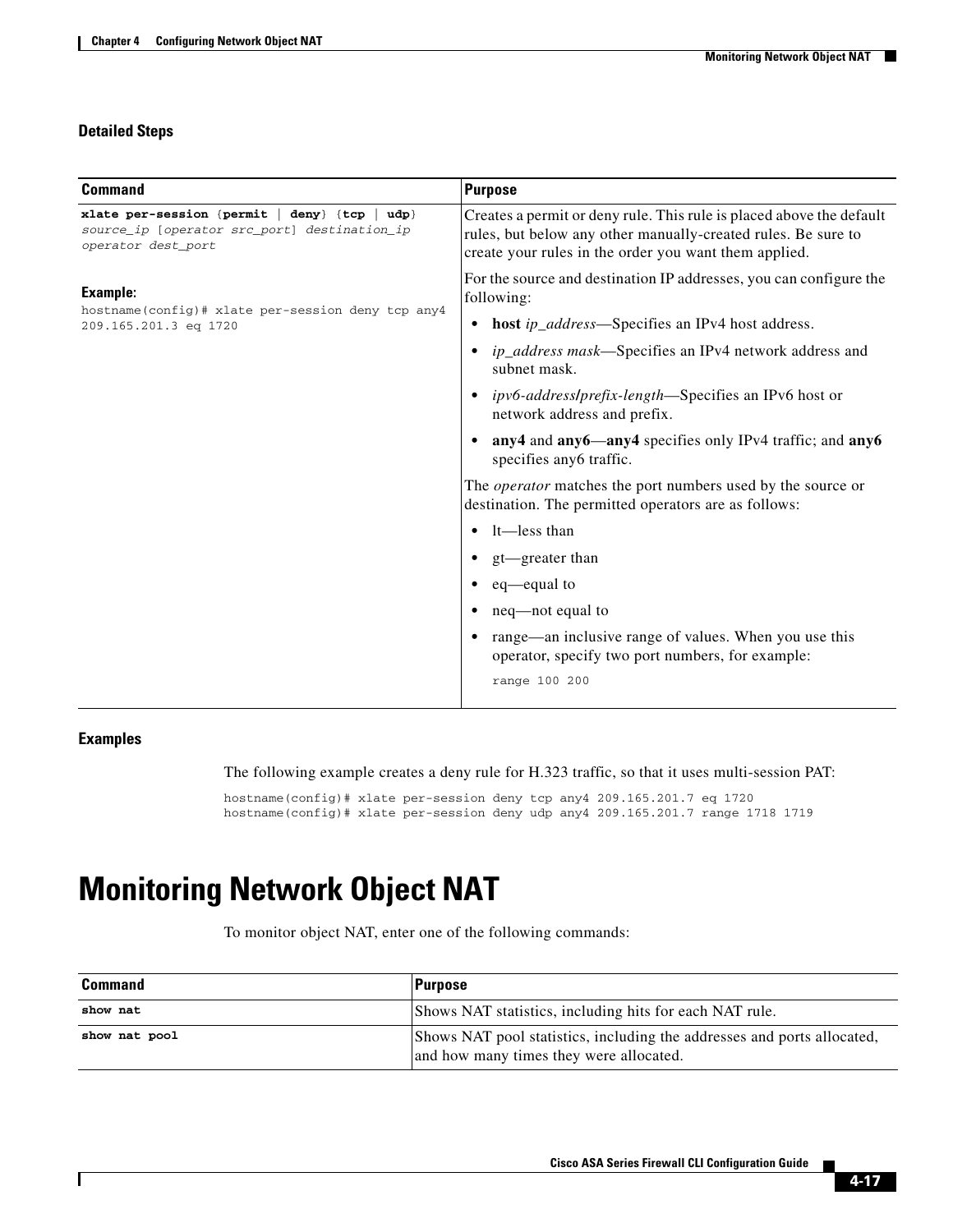Ι

| Command                 | <b>Purpose</b>                                                                                                                                                                                                                                                                                                                                                                                                                                                                                                                                                                 | Shows the NAT configuration. |  |  |
|-------------------------|--------------------------------------------------------------------------------------------------------------------------------------------------------------------------------------------------------------------------------------------------------------------------------------------------------------------------------------------------------------------------------------------------------------------------------------------------------------------------------------------------------------------------------------------------------------------------------|------------------------------|--|--|
| show running-config nat |                                                                                                                                                                                                                                                                                                                                                                                                                                                                                                                                                                                |                              |  |  |
|                         | You cannot view the NAT configuration using the show<br><b>Note</b><br>running-config object command. You cannot reference objects<br>or object groups that have not yet been created in nat commands.<br>To avoid forward or circular references in show command output,<br>the show running-config command shows the object command<br>two times: first, where the IP address(es) are defined; and later,<br>where the <b>nat</b> command is defined. This command output<br>guarantees that objects are defined first, then object groups, and<br>finally NAT. For example: |                              |  |  |
|                         | hostname# show running-config<br>object network obj1<br>range 192.168.49.1 192.150.49.100<br>object network obj2<br>object 192.168.49.100<br>object network network-1<br>subnet <network-1><br/>object network network-2<br/>subnet <network-2><br/>object-group network pool<br/>network-object object obj1<br/>network-object object obj2<br/>object network network-1<br/>nat (inside, outside) dynamic pool<br/>object network network-2<br/>nat (inside, outside) dynamic pool</network-2></network-1>                                                                    |                              |  |  |
| show xlate              | Shows current NAT session information.                                                                                                                                                                                                                                                                                                                                                                                                                                                                                                                                         |                              |  |  |

# <span id="page-17-0"></span>**Configuration Examples for Network Object NAT**

This section includes the following configuration examples:

- **•** [Providing Access to an Inside Web Server \(Static NAT\), page 4-19](#page-18-0)
- [NAT for Inside Hosts \(Dynamic NAT\) and NAT for an Outside Web Server \(Static NAT\), page 4-19](#page-18-1)
- **•** [Inside Load Balancer with Multiple Mapped Addresses \(Static NAT, One-to-Many\), page 4-21](#page-20-0)
- **•** [Single Address for FTP, HTTP, and SMTP \(Static NAT-with-Port-Translation\), page 4-22](#page-21-0)
- **•** [DNS Server on Mapped Interface, Web Server on Real Interface \(Static NAT with DNS](#page-22-0)  [Modification\), page 4-23](#page-22-0)
- **•** [DNS Server and FTP Server on Mapped Interface, FTP Server is Translated \(Static NAT with DNS](#page-24-0)  [Modification\), page 4-25](#page-24-0)
- IPv4 DNS Server and FTP Server on Mapped Interface, IPv6 Host on Real Interface (Static NAT64 [with DNS64 Modification\), page 4-26](#page-25-0)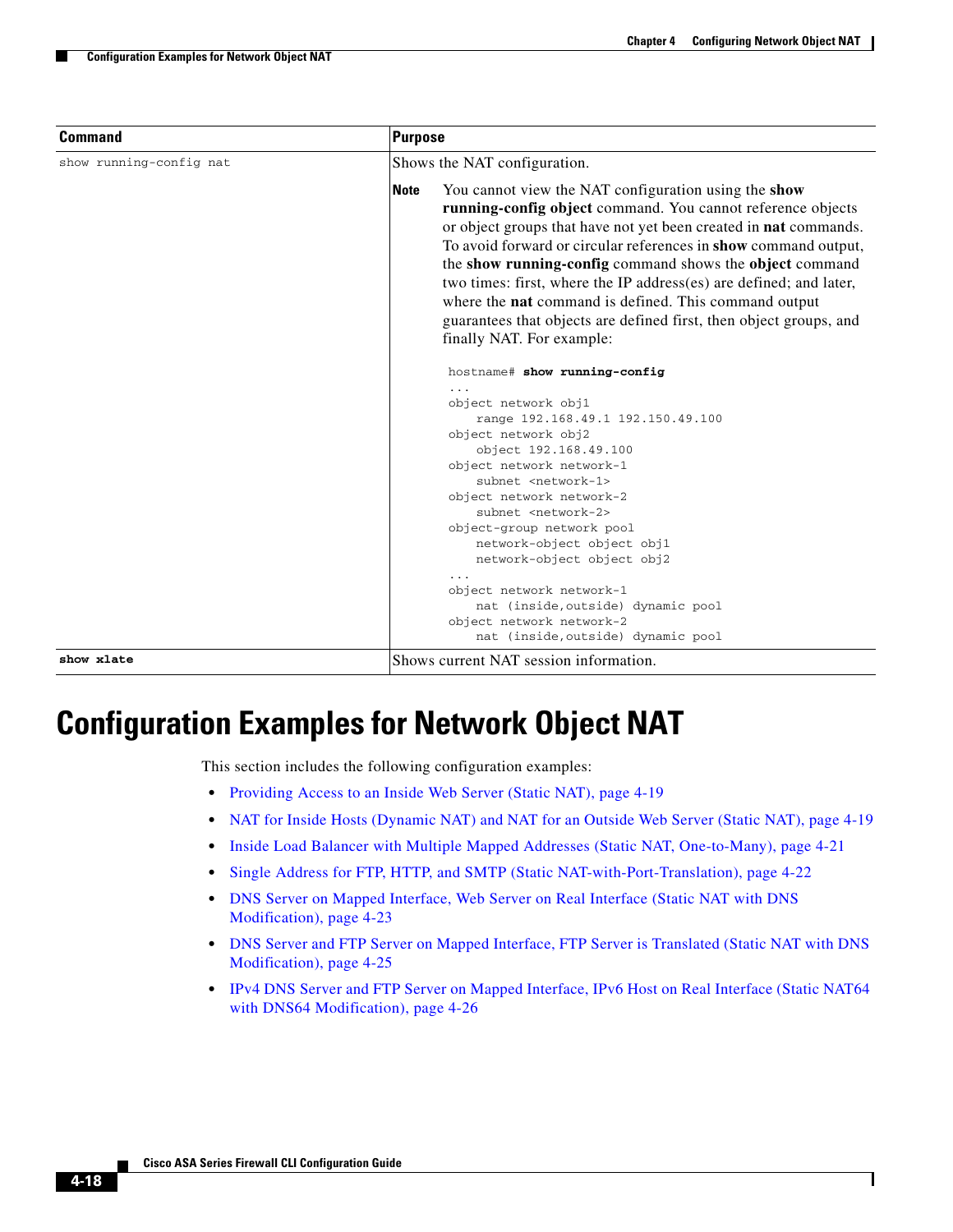## <span id="page-18-0"></span>**Providing Access to an Inside Web Server (Static NAT)**

The following example performs static NAT for an inside web server. The real address is on a private network, so a public address is required. Static NAT is necessary so hosts can initiate traffic to the web server at a fixed address. (See [Figure 4-1\)](#page-18-2).



<span id="page-18-2"></span>*Figure 4-1 Static NAT for an Inside Web Server*

- **Step 1** Create a network object for the internal web server: hostname(config)# **object network myWebServ Step 2** Define the web server address: hostname(config-network-object)# **host 10.1.2.27 Step 3** Configure static NAT for the object:
	- hostname(config-network-object)# **nat (inside,outside) static 209.165.201.10**

## <span id="page-18-1"></span>**NAT for Inside Hosts (Dynamic NAT) and NAT for an Outside Web Server (Static NAT)**

The following example configures dynamic NAT for inside users on a private network when they access the outside. Also, when inside users connect to an outside web server, that web server address is translated to an address that appears to be on the inside network. (See [Figure 4-2\)](#page-19-0).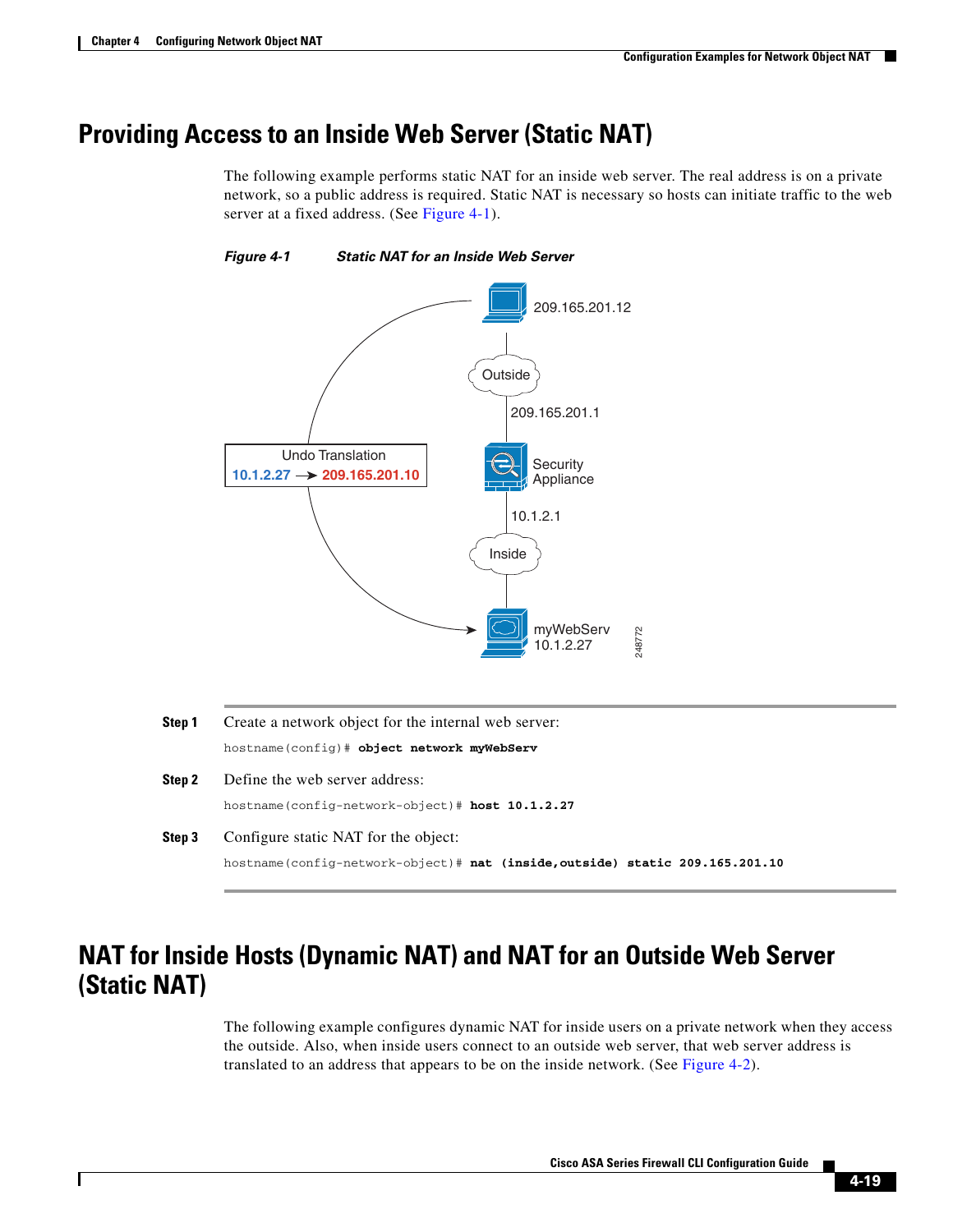I



<span id="page-19-0"></span>*Figure 4-2 Dynamic NAT for Inside, Static NAT for Outside Web Server*

**Step 1** Create a network object for the dynamic NAT pool to which you want to translate the inside addresses: hostname(config)# **object network myNatPool** hostname(config-network-object)# **range 209.165.201.20 209.165.201.30 Step 2** Create a network object for the inside network: hostname(config)# **object network myInsNet** hostname(config-network-object)# **subnet 10.1.2.0 255.255.255.0 Step 3** Enable dynamic NAT for the inside network: hostname(config-network-object)# **nat (inside,outside) dynamic myNatPool Step 4** Create a network object for the outside web server: hostname(config)# **object network myWebServ Step 5** Define the web server address: hostname(config-network-object)# **host 209.165.201.12 Step 6** Configure static NAT for the web server: hostname(config-network-object)# **nat (outside,inside) static 10.1.2.20**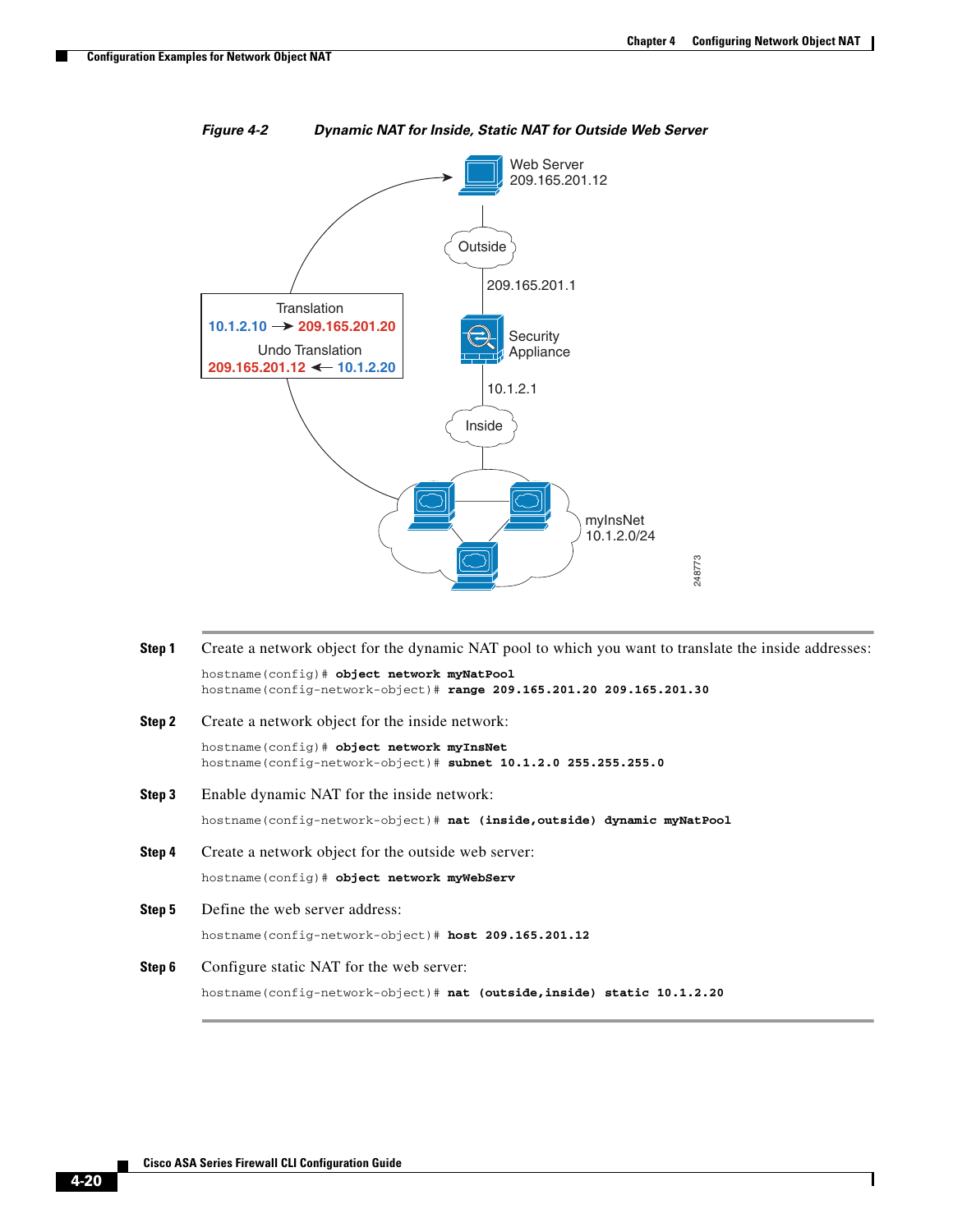$\mathbf I$ 

## <span id="page-20-0"></span>**Inside Load Balancer with Multiple Mapped Addresses (Static NAT, One-to-Many)**

The following example shows an inside load balancer that is translated to multiple IP addresses. When an outside host accesses one of the mapped IP addresses, it is untranslated to the single load balancer address. Depending on the URL requested, it redirects traffic to the correct web server. (See [Figure 4-3\)](#page-20-1).



<span id="page-20-1"></span>

| Step 1 | Create a network object for the addresses to which you want to map the load balancer:                               |  |  |  |
|--------|---------------------------------------------------------------------------------------------------------------------|--|--|--|
|        | hostname (config)# object network myPublicIPs<br>hostname(config-network-object)# range 209.165.201.3 209.265.201.8 |  |  |  |
| Step 2 | Create a network object for the load balancer:                                                                      |  |  |  |
|        | hostname (config)# object network myLBHost                                                                          |  |  |  |
| Step 3 | Define the load balancer address:                                                                                   |  |  |  |
|        | hostname(config-network-object)# host 10.1.2.27                                                                     |  |  |  |
| Step 4 | Configure static NAT for the load balancer:                                                                         |  |  |  |
|        | hostname(config-network-object)# nat (inside, outside) static myPublicIPs                                           |  |  |  |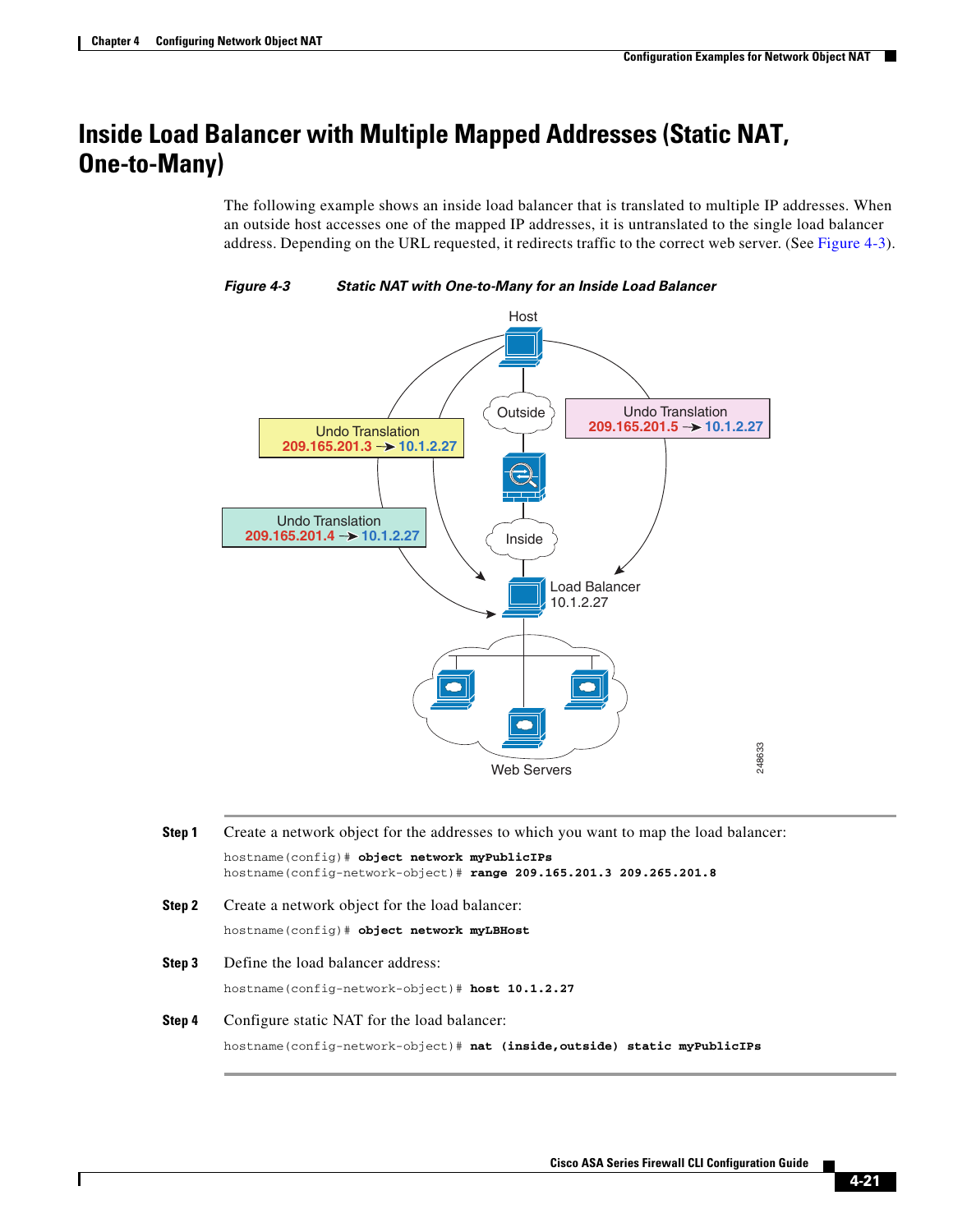$\mathsf{l}$ 

## <span id="page-21-0"></span>**Single Address for FTP, HTTP, and SMTP (Static NAT-with-Port-Translation)**

The following static NAT-with-port-translation example provides a single address for remote users to access FTP, HTTP, and SMTP. These servers are actually different devices on the real network, but for each server, you can specify static NAT-with-port-translation rules that use the same mapped IP address, but different ports. (See [Figure 4-4.](#page-21-1))

<span id="page-21-1"></span>



- **Step 1** Create a network object for the FTP server address: hostname(config)# **object network FTP\_SERVER**
- **Step 2** Define the FTP server address, and configure static NAT with identity port translation for the FTP server: hostname(config-network-object)# **host 10.1.2.27** hostname(config-network-object)# **nat (inside,outside) static 209.165.201.3 service tcp ftp ftp**
- **Step 3** Create a network object for the HTTP server address:

hostname(config)# **object network HTTP\_SERVER**

**Step 4** Define the HTTP server address, and configure static NAT with identity port translation for the HTTP server:

```
hostname(config-network-object)# host 10.1.2.28
hostname(config-network-object)# nat (inside,outside) static 209.165.201.3 service tcp 
http http
```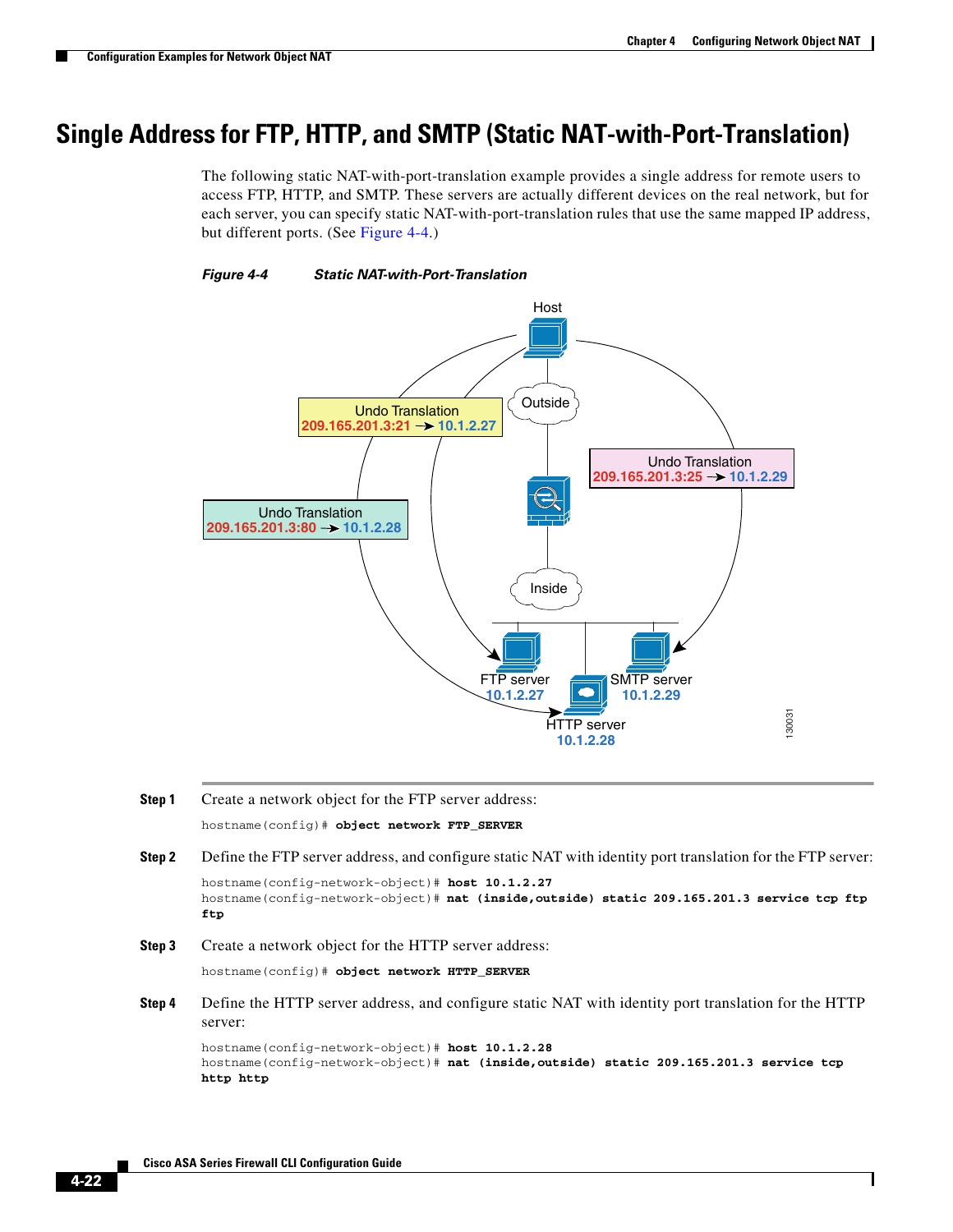$\mathbf I$ 

**Step 5** Create a network object for the SMTP server address:

hostname(config)# **object network SMTP\_SERVER**

**Step 6** Define the SMTP server address, and configure static NAT with identity port translation for the SMTP server:

hostname(config-network-object)# **host 10.1.2.29** hostname(config-network-object)# **nat (inside,outside) static 209.165.201.3 service tcp smtp smtp**

## <span id="page-22-0"></span>**DNS Server on Mapped Interface, Web Server on Real Interface (Static NAT with DNS Modification)**

For example, a DNS server is accessible from the outside interface. A server, ftp.cisco.com, is on the inside interface. You configure the ASA to statically translate the ftp.cisco.com real address (10.1.3.14) to a mapped address (209.165.201.10) that is visible on the outside network. (See [Figure 4-5](#page-23-0).) In this case, you want to enable DNS reply modification on this static rule so that inside users who have access to ftp.cisco.com using the real address receive the real address from the DNS server, and not the mapped address.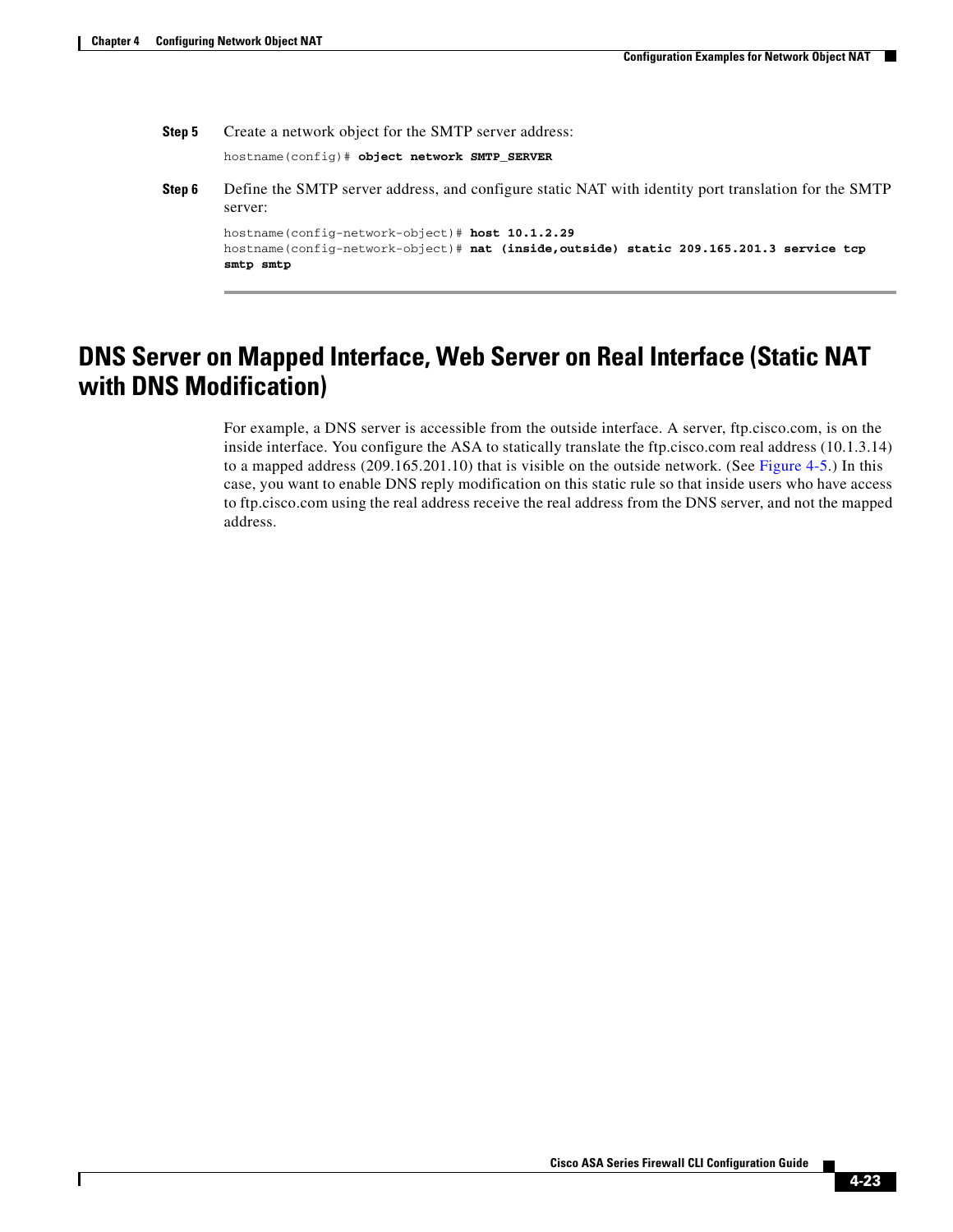Ι

When an inside host sends a DNS request for the address of ftp.cisco.com, the DNS server replies with the mapped address (209.165.201.10). The ASA refers to the static rule for the inside server and translates the address inside the DNS reply to 10.1.3.14. If you do not enable DNS reply modification, then the inside host attempts to send traffic to 209.165.201.10 instead of accessing ftp.cisco.com directly.

### <span id="page-23-0"></span>*Figure 4-5 DNS Reply Modification*



**Step 1** Create a network object for the FTP server address:

hostname(config)# **object network FTP\_SERVER**

**Step 2** Define the FTP server address, and configure static NAT with DNS modification:

```
hostname(config-network-object)# host 10.1.3.14
hostname(config-network-object)# nat (inside,outside) static 209.165.201.10 dns
```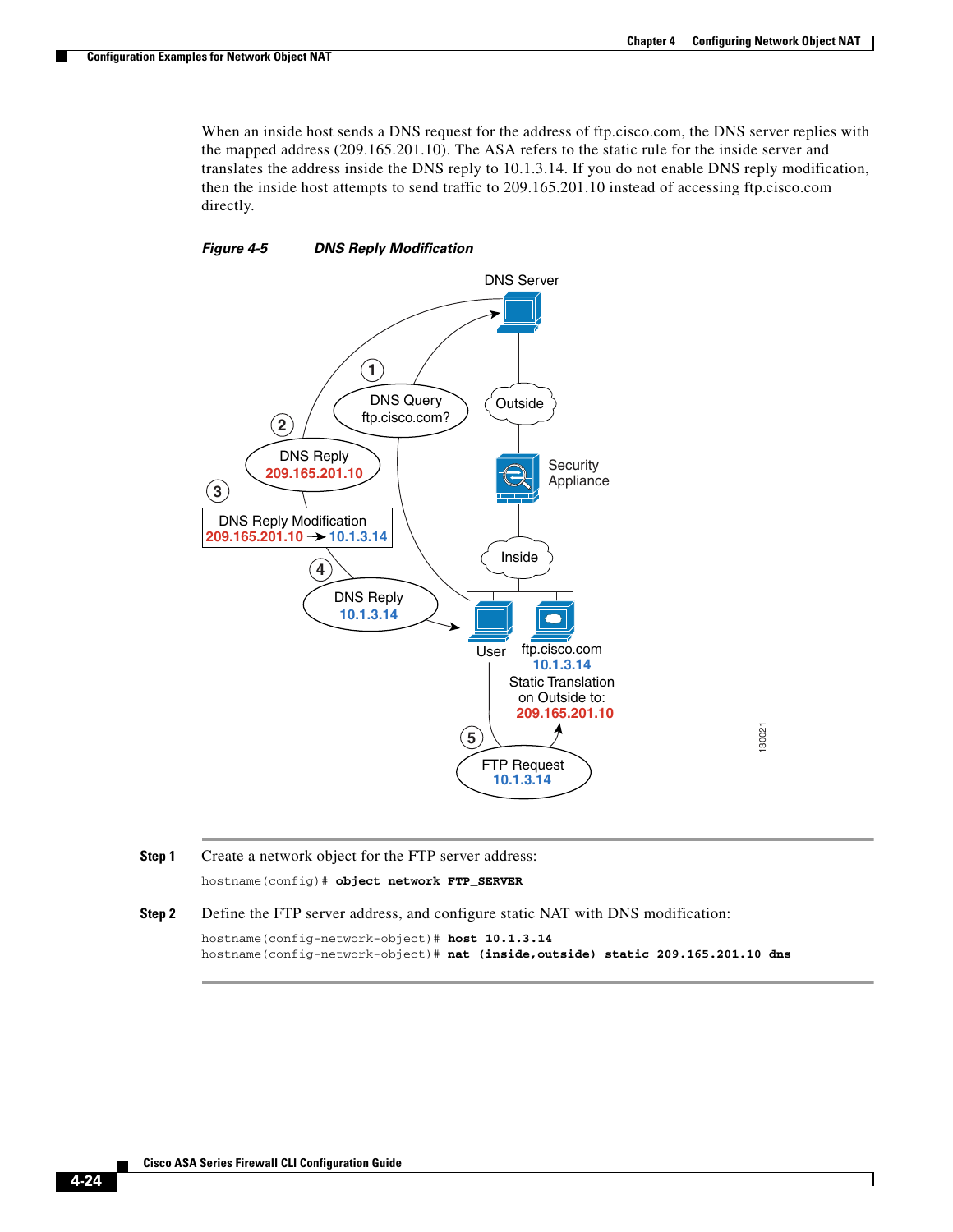## <span id="page-24-0"></span>**DNS Server and FTP Server on Mapped Interface, FTP Server is Translated (Static NAT with DNS Modification)**

[Figure 4-6](#page-24-1) shows an FTP server and DNS server on the outside. The ASA has a static translation for the outside server. In this case, when an inside user requests the address for ftp.cisco.com from the DNS server, the DNS server responds with the real address, 209.165.201.10. Because you want inside users to use the mapped address for ftp.cisco.com (10.1.2.56) you need to configure DNS reply modification for the static translation.



#### <span id="page-24-1"></span>*Figure 4-6 DNS Reply Modification Using Outside NAT*

**Step 1** Create a network object for the FTP server address: hostname(config)# **object network FTP\_SERVER**

I

**Step 2** Define the FTP server address, and configure static NAT with DNS modification:

hostname(config-network-object)# **host 209.165.201.10** hostname(config-network-object)# **nat (outside,inside) static 10.1.2.56 dns**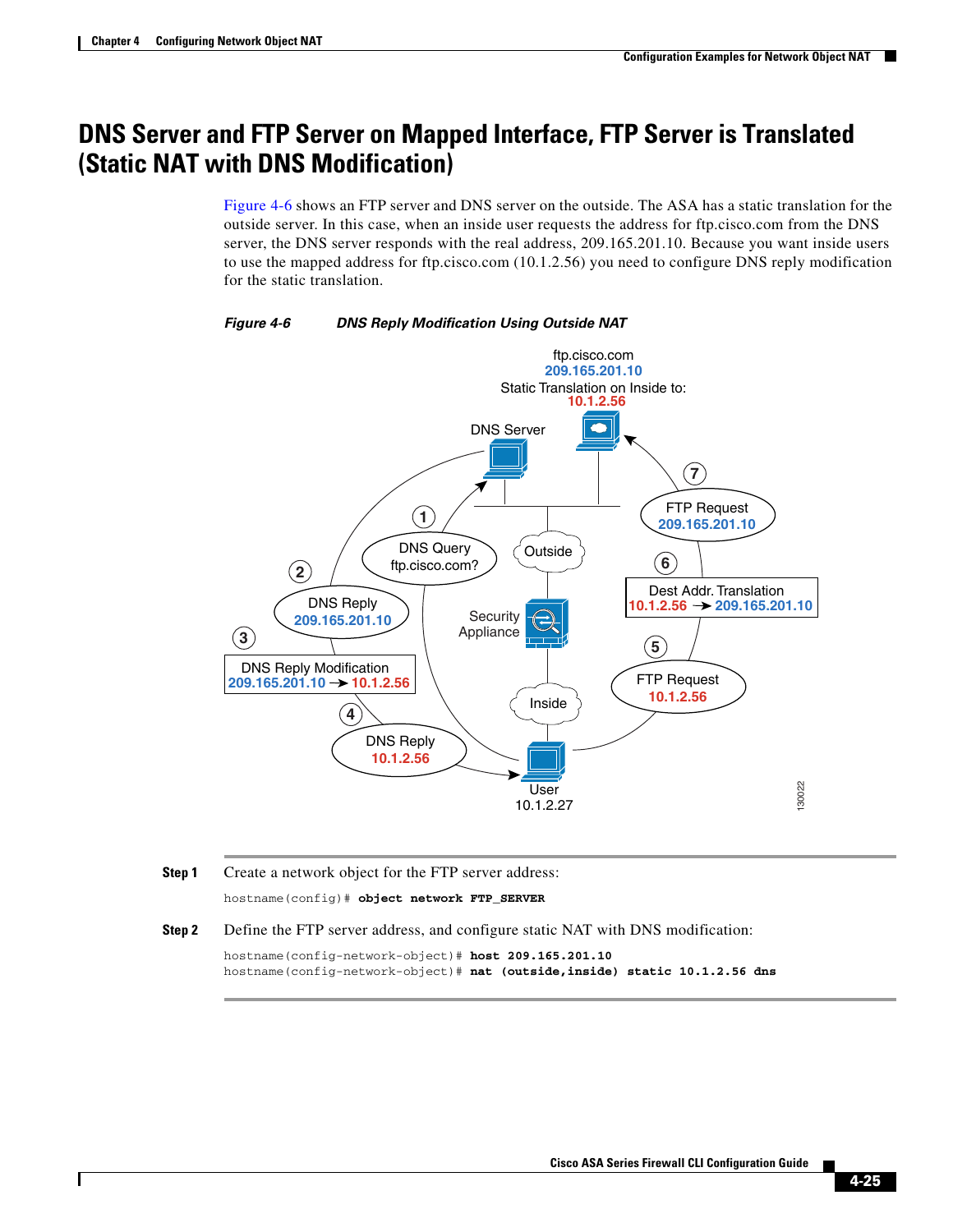## <span id="page-25-0"></span>**IPv4 DNS Server and FTP Server on Mapped Interface, IPv6 Host on Real Interface (Static NAT64 with DNS64 Modification)**

[Figure 4-6](#page-24-1) shows an FTP server and DNS server on the outside IPv4 network. The ASA has a static translation for the outside server. In this case, when an inside IPv6 user requests the address for ftp.cisco.com from the DNS server, the DNS server responds with the real address, 209.165.200.225. Because you want inside users to use the mapped address for ftp.cisco.com (2001:DB8::D1A5:C8E1) you need to configure DNS reply modification for the static translation. This example also includes a static NAT translation for the DNS server, and a PAT rule for the inside IPv6 hosts.



#### *Figure 4-7 DNS Reply Modification Using Outside NAT*

- **Step 1** Configure static NAT with DNS modification for the FTP server.
	- **a.** Create a network object for the FTP server address.

```
hostname(config)# object network FTP_SERVER
```
**b.** Define the FTP server address, and configure static NAT with DNS modification and, because this is a one-to-one translation, configure the net-to-net method for NAT46.

```
hostname(config-network-object)# host 209.165.200.225
hostname(config-network-object)# nat (outside,inside) static 2001:DB8::D1A5:C8E1/128 
net-to-net dns
```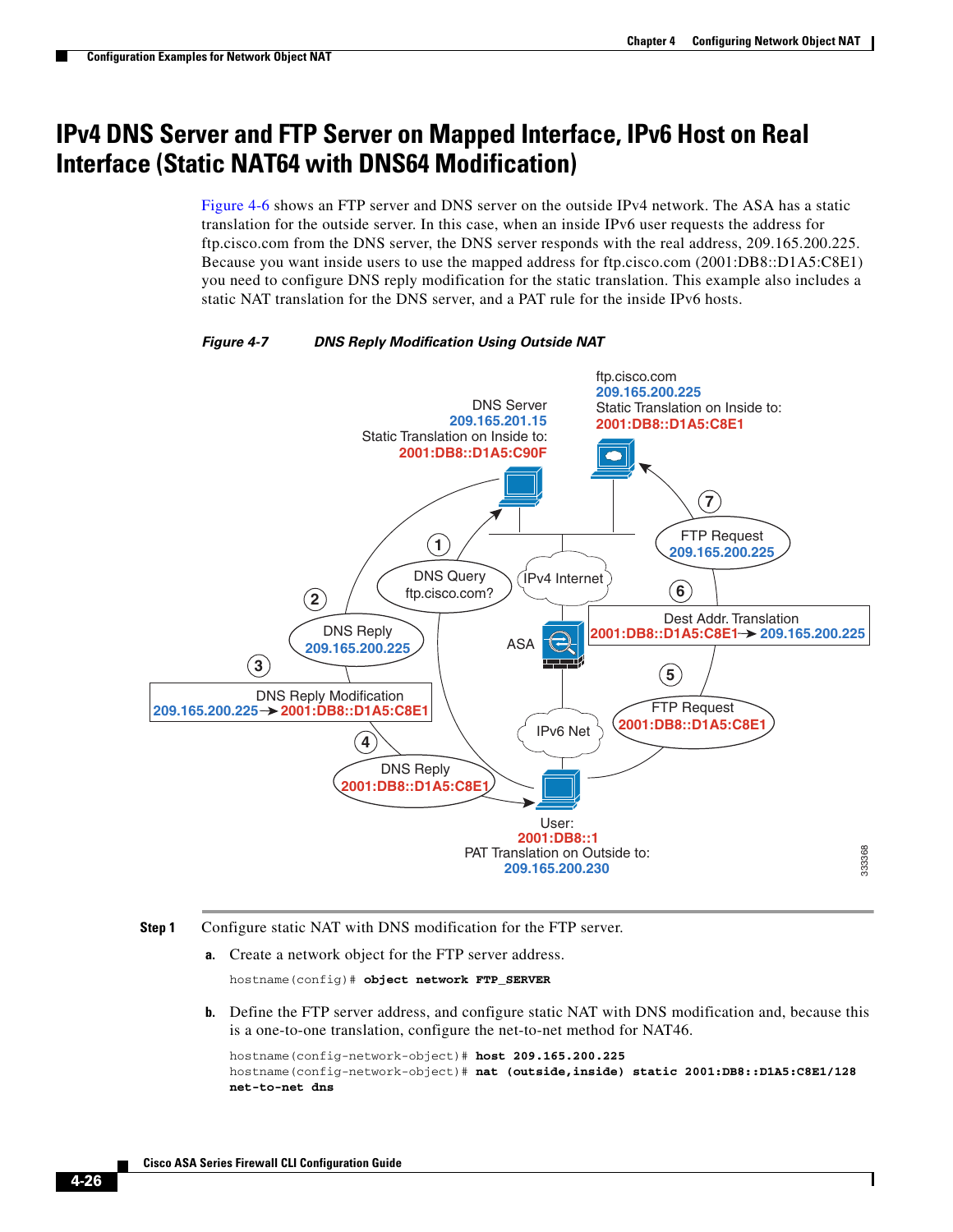I

#### **Step 2** Configure NAT for the DNS server.

**a.** Create a network object for the DNS server address.

hostname(config)# **object network DNS\_SERVER**

**b.** Define the DNS server address, and configure static NAT using the net-to-net method.

hostname(config-network-object)# **host 209.165.201.15** hostname(config-network-object)# **nat (outside,inside) static 2001:DB8::D1A5:C90F/128 net-to-net**

#### **Step 3** Configure an IPv4 PAT pool for translating the inside IPv6 network.

hostname(config)# **object network IPv4\_POOL** hostname(config-network-object)# **range 203.0.113.1 203.0.113.254**

#### **Step 4** Configure PAT for the inside IPv6 network.

**a.** Create a network object for the inside IPv6 network.

hostname(config)# **object network IPv6\_INSIDE**

**b.** Define the IPv6 network address, and configure dynamic NAT using a PAT pool.

hostname(config-network-object)# **subnet 2001:DB8::/96** hostname(config-network-object)# **nat (inside,outside) dynamic pat-pool IPv4\_POOL**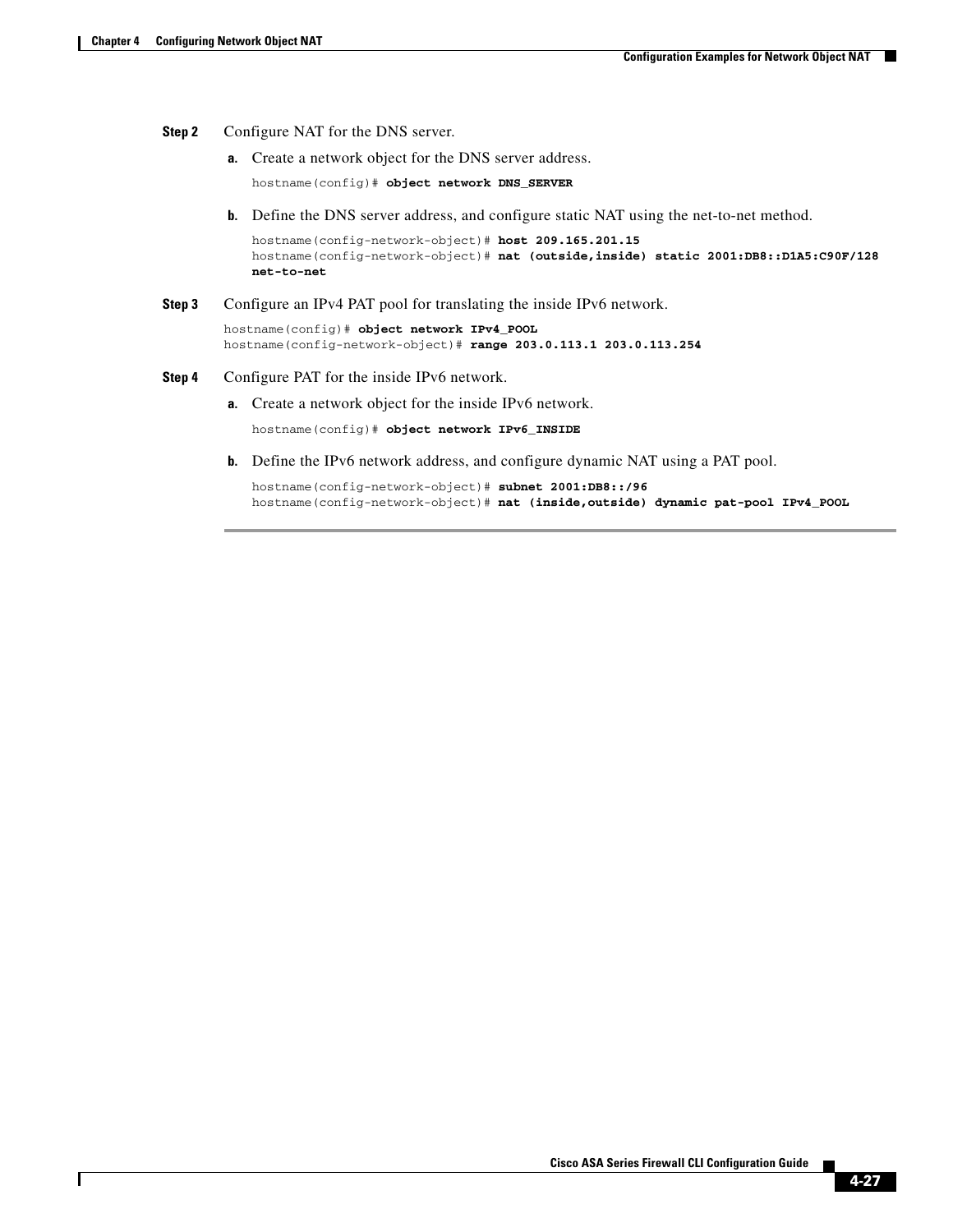$\mathsf I$ 

# <span id="page-27-0"></span>**Feature History for Network Object NAT**

[Table 4-1](#page-27-1) lists each feature change and the platform release in which it was implemented.

<span id="page-27-1"></span>

| Table 4-1 |  | <b>Feature History for Network Object NAT</b> |  |
|-----------|--|-----------------------------------------------|--|
|           |  |                                               |  |

| <b>Feature Name</b>                                                            | <b>Platform</b><br><b>Releases</b> | <b>Feature Information</b>                                                                                                                                                                                                                                                                                                                                                                                                                                                                                                                                                                                                                                                        |
|--------------------------------------------------------------------------------|------------------------------------|-----------------------------------------------------------------------------------------------------------------------------------------------------------------------------------------------------------------------------------------------------------------------------------------------------------------------------------------------------------------------------------------------------------------------------------------------------------------------------------------------------------------------------------------------------------------------------------------------------------------------------------------------------------------------------------|
| Network Object NAT                                                             | 8.3(1)                             | Configures NAT for a network object IP address(es).                                                                                                                                                                                                                                                                                                                                                                                                                                                                                                                                                                                                                               |
|                                                                                |                                    | We introduced or modified the following commands: nat<br>(object network configuration mode), show nat, show<br>xlate, show nat pool.                                                                                                                                                                                                                                                                                                                                                                                                                                                                                                                                             |
| Identity NAT configurable proxy ARP and route<br>lookup                        | 8.4(2)/8.5(1)                      | In earlier releases for identity NAT, proxy ARP was<br>disabled, and a route lookup was always used to determine<br>the egress interface. You could not configure these settings.<br>In 8.4(2) and later, the default behavior for identity NAT<br>was changed to match the behavior of other static NAT<br>configurations: proxy ARP is enabled, and the NAT<br>configuration determines the egress interface (if specified)<br>by default. You can leave these settings as is, or you can<br>enable or disable them discretely. Note that you can now<br>also disable proxy ARP for regular static NAT.<br>When upgrading to $8.4(2)$ from $8.3(1)$ , $8.3(2)$ , and $8.4(1)$ , |
|                                                                                |                                    | all identity NAT configurations will now include the<br>no-proxy-arp and route-lookup keywords, to maintain<br>existing functionality.                                                                                                                                                                                                                                                                                                                                                                                                                                                                                                                                            |
|                                                                                |                                    | We modified the following command: nat static<br>[no-proxy-arp] [route-lookup].                                                                                                                                                                                                                                                                                                                                                                                                                                                                                                                                                                                                   |
| PAT pool and round robin address assignment                                    | 8.4(2)/8.5(1)                      | You can now specify a pool of PAT addresses instead of a<br>single address. You can also optionally enable round-robin<br>assignment of PAT addresses instead of first using all ports<br>on a PAT address before using the next address in the pool.<br>These features help prevent a large number of connections<br>from a single PAT address from appearing to be part of a<br>DoS attack and makes configuration of large numbers of<br>PAT addresses easy.<br>We modifed the following command: nat dynamic                                                                                                                                                                  |
|                                                                                |                                    | [pat-pool mapped_object [round-robin]].                                                                                                                                                                                                                                                                                                                                                                                                                                                                                                                                                                                                                                           |
| Round robin PAT pool allocation uses the same<br>IP address for existing hosts | 8.4(3)                             | When using a PAT pool with round robin allocation, if a host<br>has an existing connection, then subsequent connections<br>from that host will use the same PAT IP address if ports are<br>available.                                                                                                                                                                                                                                                                                                                                                                                                                                                                             |
|                                                                                |                                    | We did not modify any commands.                                                                                                                                                                                                                                                                                                                                                                                                                                                                                                                                                                                                                                                   |
|                                                                                |                                    | This feature is not available in $8.5(1)$ or $8.6(1)$ .                                                                                                                                                                                                                                                                                                                                                                                                                                                                                                                                                                                                                           |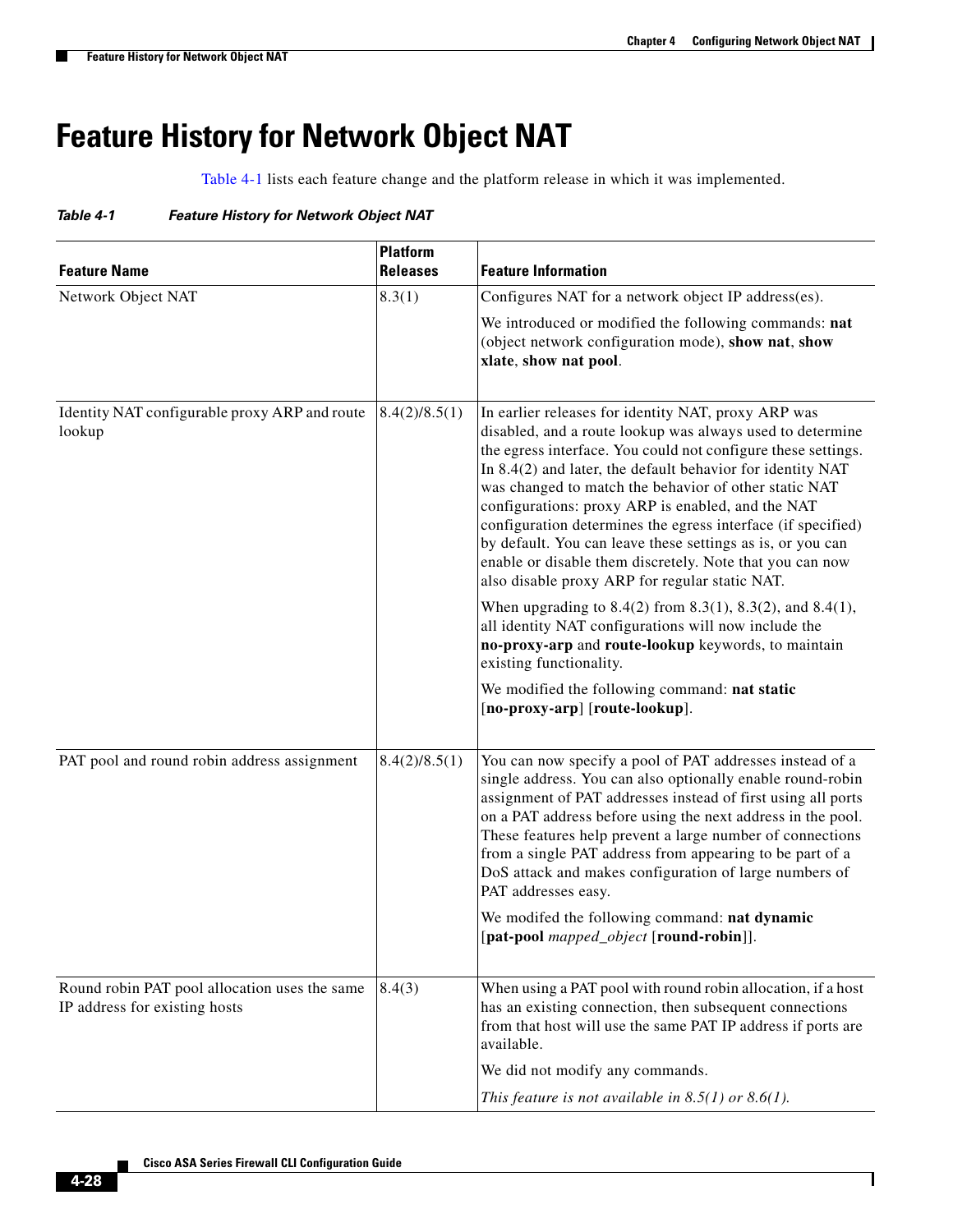$\mathbf{I}$ 

| <b>Feature Name</b>                    | Platform<br><b>Releases</b> | <b>Feature Information</b>                                                                                                                                                                                                                                                                                                       |
|----------------------------------------|-----------------------------|----------------------------------------------------------------------------------------------------------------------------------------------------------------------------------------------------------------------------------------------------------------------------------------------------------------------------------|
| Flat range of PAT ports for a PAT pool | 8.4(3)                      | If available, the real source port number is used for the<br>mapped port. However, if the real port is not available, by<br>default the mapped ports are chosen from the same range of<br>ports as the real port number: 0 to 511, 512 to 1023, and<br>1024 to 65535. Therefore, ports below 1024 have only a<br>small PAT pool. |
|                                        |                             | If you have a lot of traffic that uses the lower port ranges,<br>when using a PAT pool, you can now specify a flat range of<br>ports to be used instead of the three unequal-sized tiers:<br>either 1024 to 65535, or 1 to 65535.                                                                                                |
|                                        |                             | We modifed the following command: nat dynamic<br>[pat-pool mapped_object [flat [include-reserve]]].                                                                                                                                                                                                                              |
|                                        |                             | This feature is not available in $8.5(1)$ or $8.6(1)$ .                                                                                                                                                                                                                                                                          |
| Extended PAT for a PAT pool            | 8.4(3)                      | Each PAT IP address allows up to 65535 ports. If 65535<br>ports do not provide enough translations, you can now<br>enable extended PAT for a PAT pool. Extended PAT uses<br>65535 ports per service, as opposed to per IP address, by<br>including the destination address and port in the translation<br>information.           |
|                                        |                             | We modifed the following command: nat dynamic<br>[pat-pool mapped_object [extended]].                                                                                                                                                                                                                                            |
|                                        |                             | This feature is not available in $8.5(1)$ or $8.6(1)$ .                                                                                                                                                                                                                                                                          |

### *Table 4-1 Feature History for Network Object NAT (continued)*

 $\blacksquare$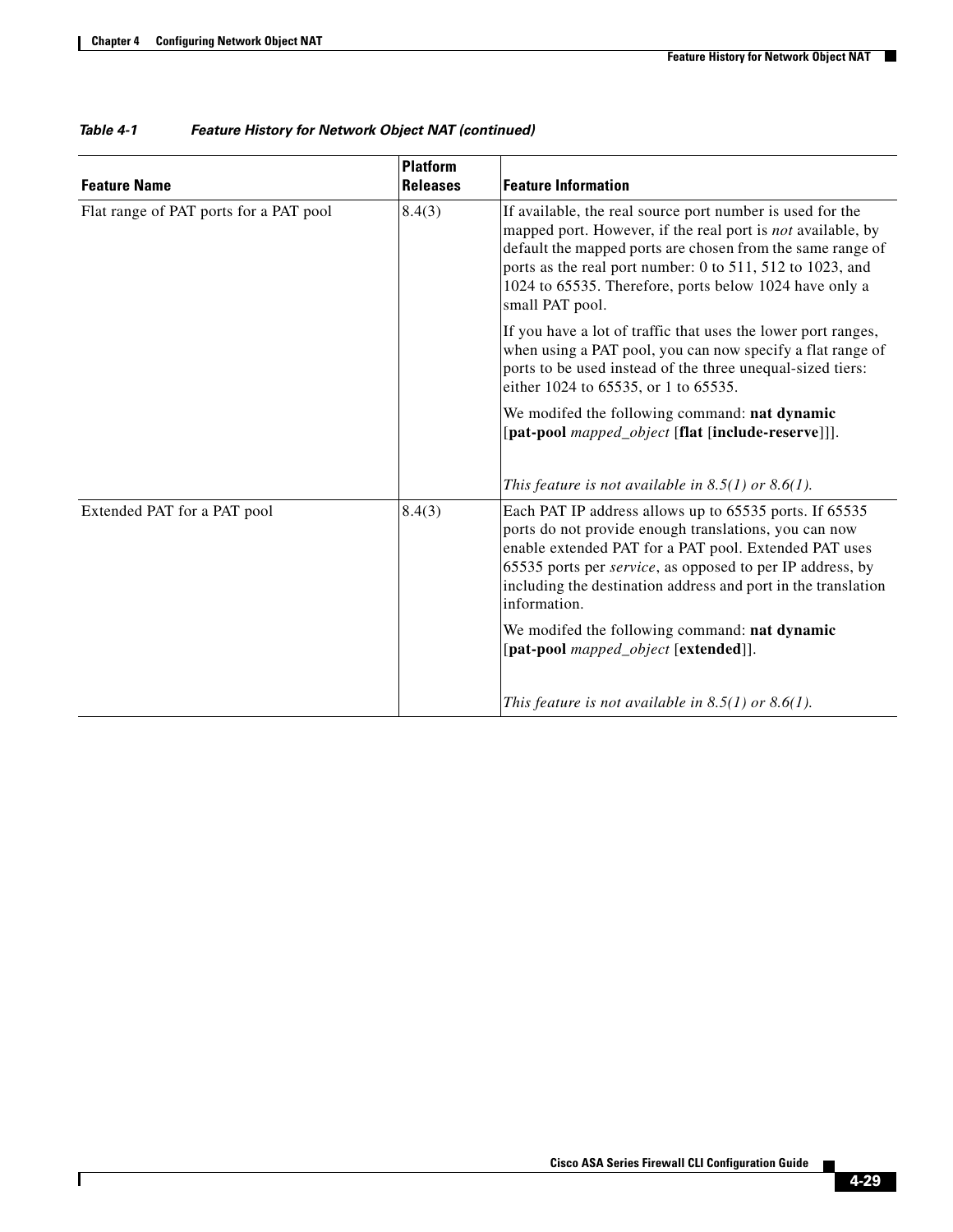$\mathsf I$ 

**The Second** 

| <b>Feature Name</b>                                                                                     | <b>Platform</b><br><b>Releases</b> | <b>Feature Information</b>                                                                                                                                                                                                                                                                                                                                                                                                                                       |  |  |
|---------------------------------------------------------------------------------------------------------|------------------------------------|------------------------------------------------------------------------------------------------------------------------------------------------------------------------------------------------------------------------------------------------------------------------------------------------------------------------------------------------------------------------------------------------------------------------------------------------------------------|--|--|
| Automatic NAT rules to translate a VPN peer's<br>local IP address back to the peer's real IP<br>address | 8.4(3)                             | In rare situations, you might want to use a VPN peer's real<br>IP address on the inside network instead of an assigned local<br>IP address. Normally with VPN, the peer is given an<br>assigned local IP address to access the inside network.<br>However, you might want to translate the local IP address<br>back to the peer's real public IP address if, for example,<br>your inside servers and network security is based on the<br>peer's real IP address. |  |  |
|                                                                                                         |                                    | You can enable this feature on one interface per tunnel<br>group. Object NAT rules are dynamically added and deleted<br>when the VPN session is established or disconnected. You<br>can view the rules using the show nat command.                                                                                                                                                                                                                               |  |  |
|                                                                                                         |                                    | Because of routing issues, we do not recommend<br><b>Note</b><br>using this feature unless you know you need this<br>feature; contact Cisco TAC to confirm feature<br>compatibility with your network. See the following<br>limitations:                                                                                                                                                                                                                         |  |  |
|                                                                                                         |                                    | Only supports Cisco IPsec and AnyConnect Client.                                                                                                                                                                                                                                                                                                                                                                                                                 |  |  |
|                                                                                                         |                                    | • Return traffic to the public IP addresses must be<br>routed back to the ASA so the NAT policy and VPN<br>policy can be applied.                                                                                                                                                                                                                                                                                                                                |  |  |
|                                                                                                         |                                    | Does not support load-balancing (because of<br>routing issues).                                                                                                                                                                                                                                                                                                                                                                                                  |  |  |
|                                                                                                         |                                    | Does not support roaming (public IP changing).                                                                                                                                                                                                                                                                                                                                                                                                                   |  |  |
|                                                                                                         |                                    | We introduced the following command:<br>nat-assigned-to-public-ip interface (tunnel-group<br>general-attributes configuration mode).                                                                                                                                                                                                                                                                                                                             |  |  |
| NAT support for IPv6                                                                                    | 9.0(1)                             | NAT now supports IPv6 traffic, as well as translating<br>between IPv4 and IPv6. Translating between IPv4 and IPv6<br>is not supported in transparent mode.                                                                                                                                                                                                                                                                                                       |  |  |
|                                                                                                         |                                    | We modified the following commands: nat (object network<br>configuration mode), show nat, show nat pool, show xlate.                                                                                                                                                                                                                                                                                                                                             |  |  |

### *Table 4-1 Feature History for Network Object NAT (continued)*

×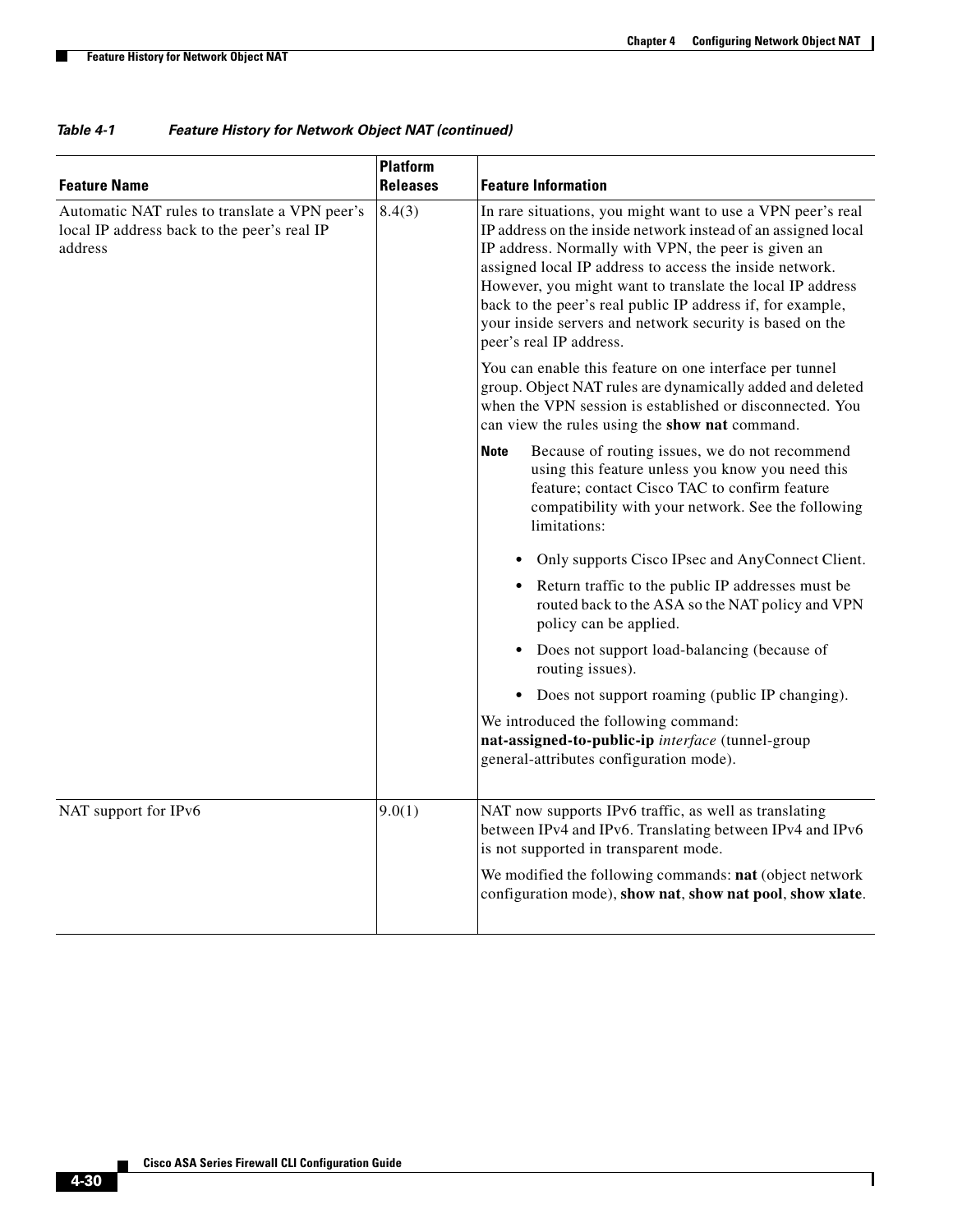$\mathbf{I}$ 

| <b>Feature Name</b>                 | <b>Platform</b><br><b>Releases</b> | <b>Feature Information</b>                                                                                                                                                                                                                                                                                                                                                                                                                                                                                                                                                                                                                                                                                                                                                                                                                                                                                                                                                                                                                                                                                                                                                                                                                                                             |
|-------------------------------------|------------------------------------|----------------------------------------------------------------------------------------------------------------------------------------------------------------------------------------------------------------------------------------------------------------------------------------------------------------------------------------------------------------------------------------------------------------------------------------------------------------------------------------------------------------------------------------------------------------------------------------------------------------------------------------------------------------------------------------------------------------------------------------------------------------------------------------------------------------------------------------------------------------------------------------------------------------------------------------------------------------------------------------------------------------------------------------------------------------------------------------------------------------------------------------------------------------------------------------------------------------------------------------------------------------------------------------|
| NAT support for reverse DNS lookups | 9.0(1)                             | NAT now supports translation of the DNS PTR record for<br>reverse DNS lookups when using IPv4 NAT, IPv6 NAT, and<br>NAT64 with DNS inspection enabled for the NAT rule.                                                                                                                                                                                                                                                                                                                                                                                                                                                                                                                                                                                                                                                                                                                                                                                                                                                                                                                                                                                                                                                                                                                |
| Per-session PAT                     | 9.0(1)                             | The per-session PAT feature improves the scalability of PAT<br>and, for clustering, allows each member unit to own PAT<br>connections; multi-session PAT connections have to be<br>forwarded to and owned by the master unit. At the end of a<br>per-session PAT session, the ASA sends a reset and<br>immediately removes the xlate. This reset causes the end<br>node to immediately release the connection, avoiding the<br>TIME_WAIT state. Multi-session PAT, on the other hand,<br>uses the PAT timeout, by default 30 seconds. For<br>"hit-and-run" traffic, such as HTTP or HTTPS, the<br>per-session feature can dramatically increase the<br>connection rate supported by one address. Without the<br>per-session feature, the maximum connection rate for one<br>address for an IP protocol is approximately 2000 per<br>second. With the per-session feature, the connection rate for<br>one address for an IP protocol is 65535/average-lifetime.<br>By default, all TCP traffic and UDP DNS traffic use a<br>per-session PAT xlate. For traffic that requires multi-session<br>PAT, such as H.323, SIP, or Skinny, you can disable<br>per-session PAT by creating a per-session deny rule.<br>We introduced the following commands: xlate per-session,<br>show nat pool. |

### *Table 4-1 Feature History for Network Object NAT (continued)*

 $\blacksquare$